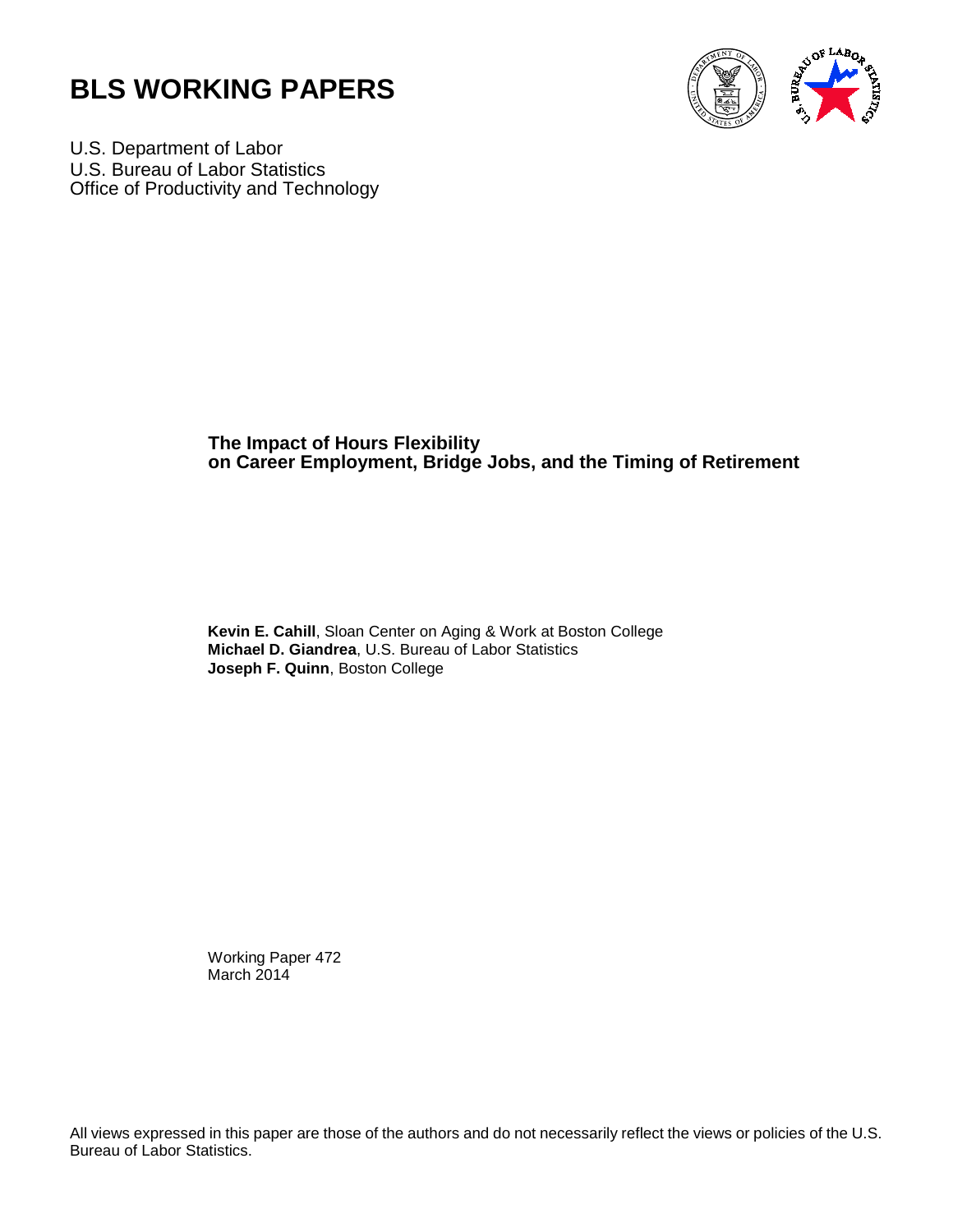## PRELIMINARY DRAFT Do not quote without permission.

# The Impact of Hours Flexibility on Career Employment, Bridge Jobs, and the Timing of Retirement

Kevin E. Cahill, Ph.D. (corresponding author) Sloan Center on Aging & Work at Boston College 140 Commonwealth Avenue Chestnut Hill, MA 02467 Email: cahillkc@bc.edu Phone: (857) 222-4101

> Michael D. Giandrea, Ph.D. U.S. Bureau of Labor Statistics Office of Productivity and Technology Postal Square Building, Room 2180 2 Massachusetts Ave., NE Washington, DC 20212-0001 Email: giandrea.michael@bls.gov Phone: (202) 691-5628

Joseph F. Quinn, Ph.D. Department of Economics Boston College Chestnut Hill, MA 02467-3859 Email: joseph.quinn@bc.edu Phone: (617) 552-2022

February 12, 2014

All views expressed in this paper are those of the authors and do not necessarily reflect the views or policies of the U.S. Bureau of Labor Statistics. The Alfred P. Sloan Foundation supported this research through a grant to the Sloan Center on Aging & Work at Boston College.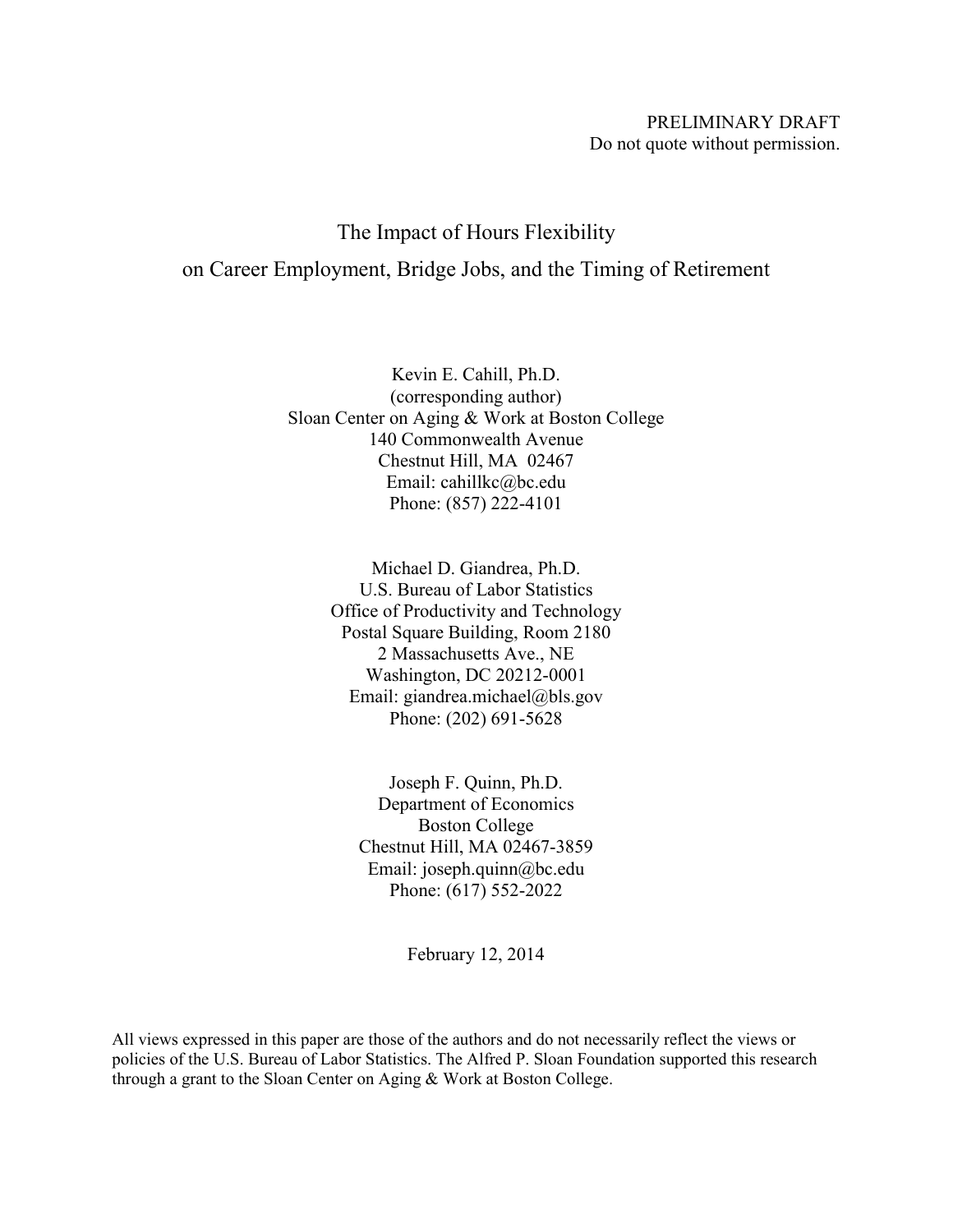## The Impact of Hours Flexibility

on Career Employment, Bridge Jobs, and the Timing of Retirement

### **Abstract**

To what extent does hours flexibility in career employment impact the retirement process? Workplace flexibility policies have the potential to improve both the welfare of employees and the business outcomes of employers. These policies, and hours flexibility in particular for older Americans, have also been touted as a way to reduce turnover. For older Americans, reductions in turnover could mean more years in career employment, fewer years in bridge employment, and little or no impact on the timing of retirement. Alternatively, hours flexibility in career employment could lead to longer working lives and delayed retirements. The distinction between the two outcomes is important if hours flexibility policies, such as phased retirement, are to be considered an option for alleviating the strains of an aging society. This paper describes how hours flexibility in career employment impacts the retirement patterns of older Americans. We use data on three cohorts of older Americans from the Health and Retirement Study (HRS), a large nationally-representative dataset that began in 1992. We explore the extent to which hours flexibility arrangements are available and utilized in career employment and explore the extent to which such arrangements impact job transitions later in life. We find that bridge job prevalence is higher among those with access to hours flexibility in career employment compared to those without hours flexibility. Further, while we find mixed evidence that hours flexibility extends time in career employment, we do find that hours flexibility in career employment is associated with longer tenure on bridge jobs. Taken together these results suggest that hours flexibility in career employment is associated with extended work lives, particularly in post-career employment.

Key words: Economics of Aging, Partial Retirement, Gradual Retirement JEL No.: J26, J14, J32, H55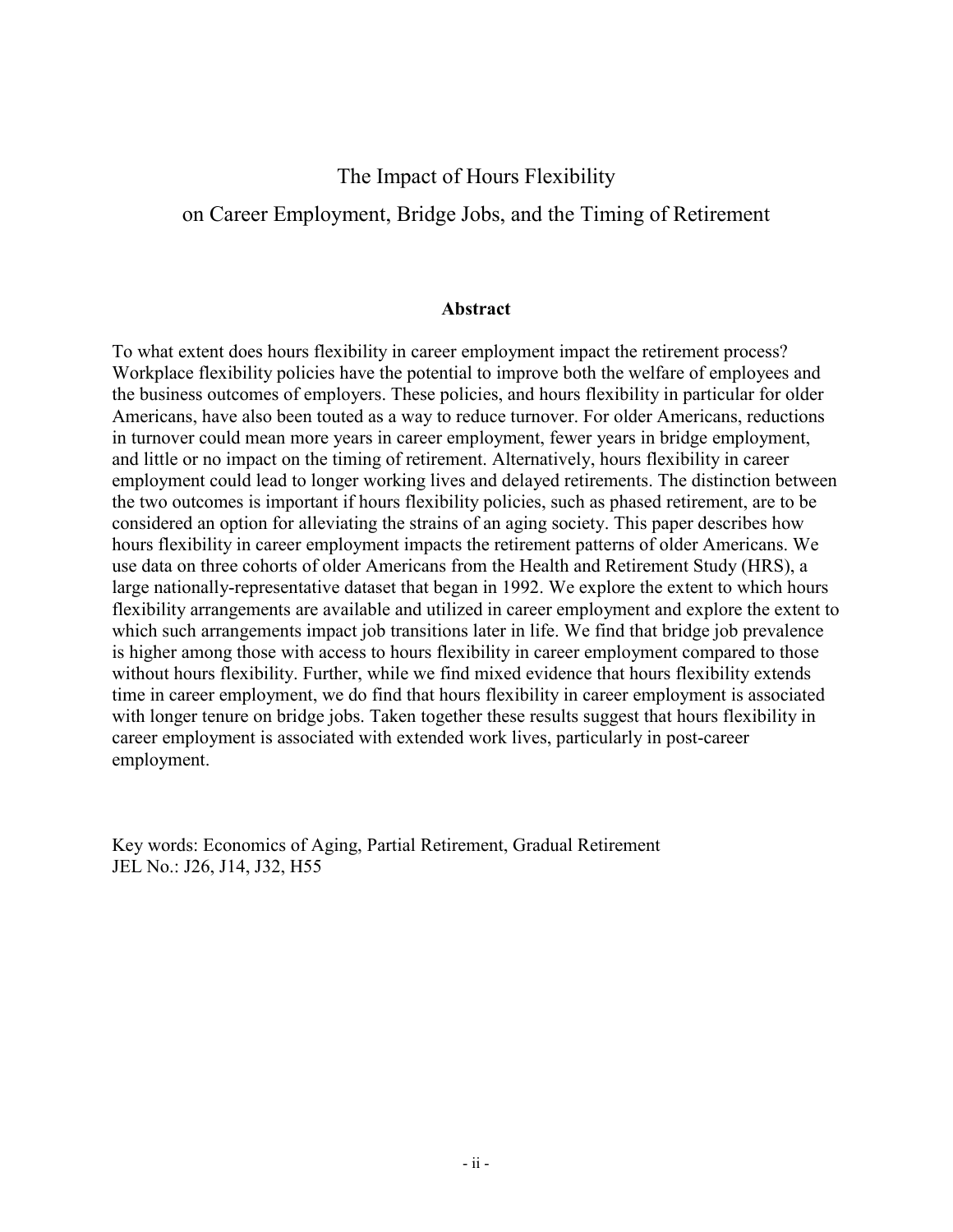## **I. Introduction**

This paper examines the relationship between hours flexibility in career employment and gradual retirement. The types of workplace flexibility arrangements that are available to older workers span a wide spectrum, ranging from compressed work weeks to job sharing arrangements to "snow bird" or seasonal arrangements. One type of arrangement, a reduction in the number of paid hours worked, also known as phased retirement, is often cited as being highly desirable among older Americans (Sloan Center on Aging & Work at Boston College, 2013a). Employers in the U.S., however, have by and large resisted such arrangements because of regulatory barriers and other reasons (Johnson, 2011; Sheaks, Pitts-Catsouphes, Smyer, 2010). Employers' resistance to phased retirement policies, combined with a flexible labor market, has fostered an environment of job change later in life among older Americans looking to reduce the number of hours that they work. To the extent that reduced hours arrangements exist among older Americans, how do such policies influence their work decisions? Further, if reduced hours arrangements were more widespread, how might this impact the work and retirement decisions of older Americans more generally?

 Just as workplace flexibility encompasses a wide variety of arrangements, so does gradual retirement. Gradual retirement includes not only phased retirement, but also bridge jobs – those that follow career employment and precede complete labor force withdrawal – and reentry after an initial retirement (Cahill, Giandrea, & Quinn, 2006, 2011, 2012; Maestas, 2010; Quinn, 1999, 2010; Ruhm, 1990, 1991; Shultz & Wang, 2011). Phased retirement and reentry are by far less prevalent than bridge job transitions among older Americans. Whereas approximately 60 percent of older Americans with a career job transition to a bridge job later in life, only about 1 in 10 older Americans experiences a reduction in hours on their career job (Cahill, Giandrea, & Quinn,

- 1 -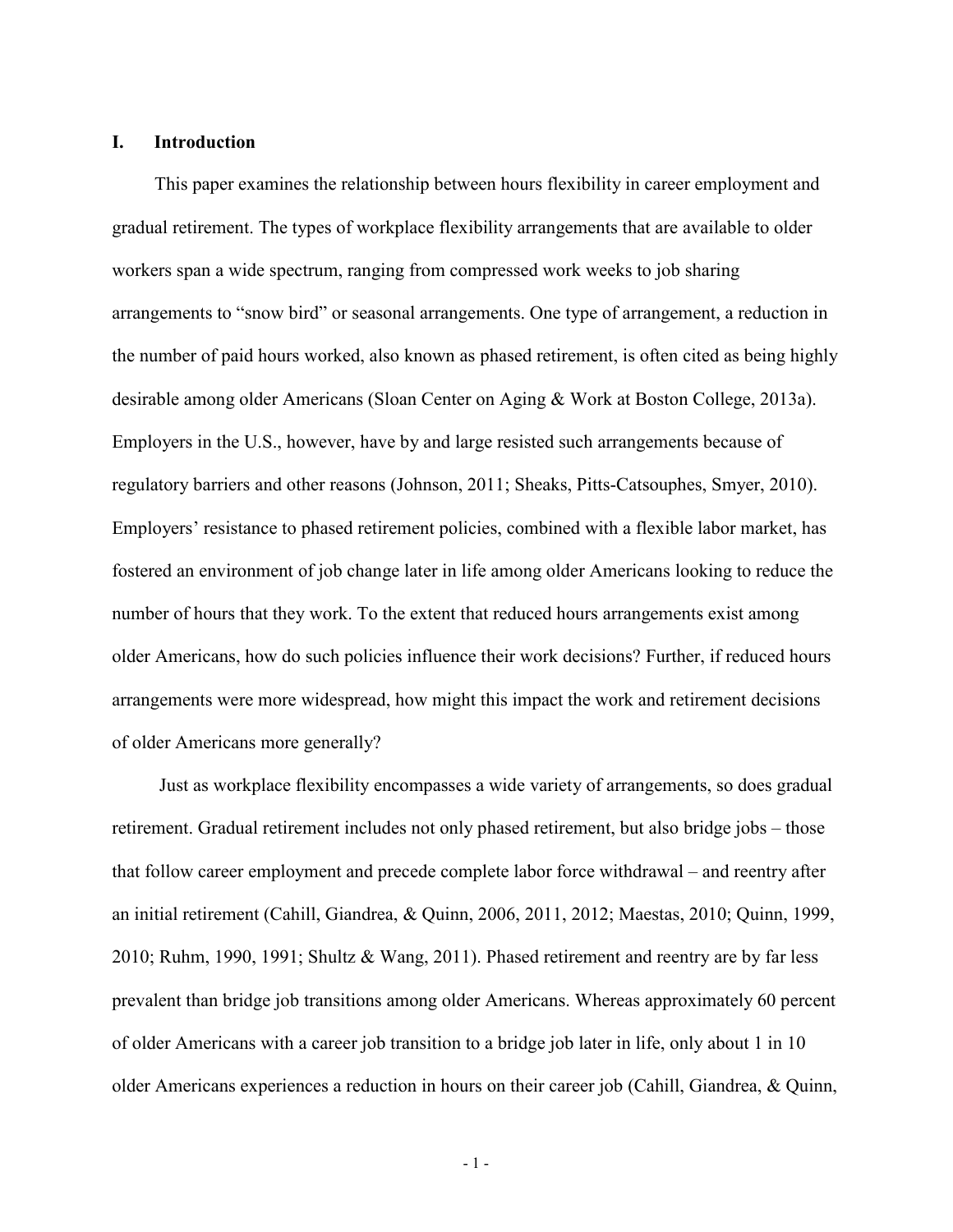2013a). Interestingly, reentry is more common than phased retirement in America.

Approximately 15 percent of those with a career job exit the labor force for a period of time and then reenter, indicative of both the flexibility of the US labor market generally and the rigidity of employer policies with respect to phased retirement (Maestas, 2010).

A key policy-relevant question for this study is how an expansion of phased retirement policies might impact patterns of labor force withdrawal – including bridge employment and, more generally, the timing of retirement. The outcome is ambiguous a priori. To the extent that flexibility with respect to hours worked reduces turnover, the result could mean more years in career employment, fewer years in bridge employment, and little or no impact on the timing of retirement. Alternatively, workplace flexibility policies could both extend career employment and still allow for subsequent bridge employment, leading to longer working lives and delayed retirements. Moreover, for at least some, the disruption and uncertainties associated with job search and a change of employers could be avoided if hours flexibility is available in career employment. Finally, it is possible that phased retirement could truncate the timing of retirement through direct exits from career employment without bridge job transitions. The distinction between these outcomes is important if workplace flexibility policies are to be considered an option for alleviating the strains of an aging society.

The Health and Retirement Study (HRS), a longitudinal nationally-representative dataset of older Americans that began in 1992, contains information about individual work histories, including the availability of hours flexibility and changes in the number of hours worked (Juster & Suzman, 1995; Karp, 2007). We select a group of individuals who have had a wage-and-salary career job later in life and group them into three groups: 1) those who have access to hours flexibility and who reduce hours; 2) those who have access to hours flexibility and who do not

- 2 -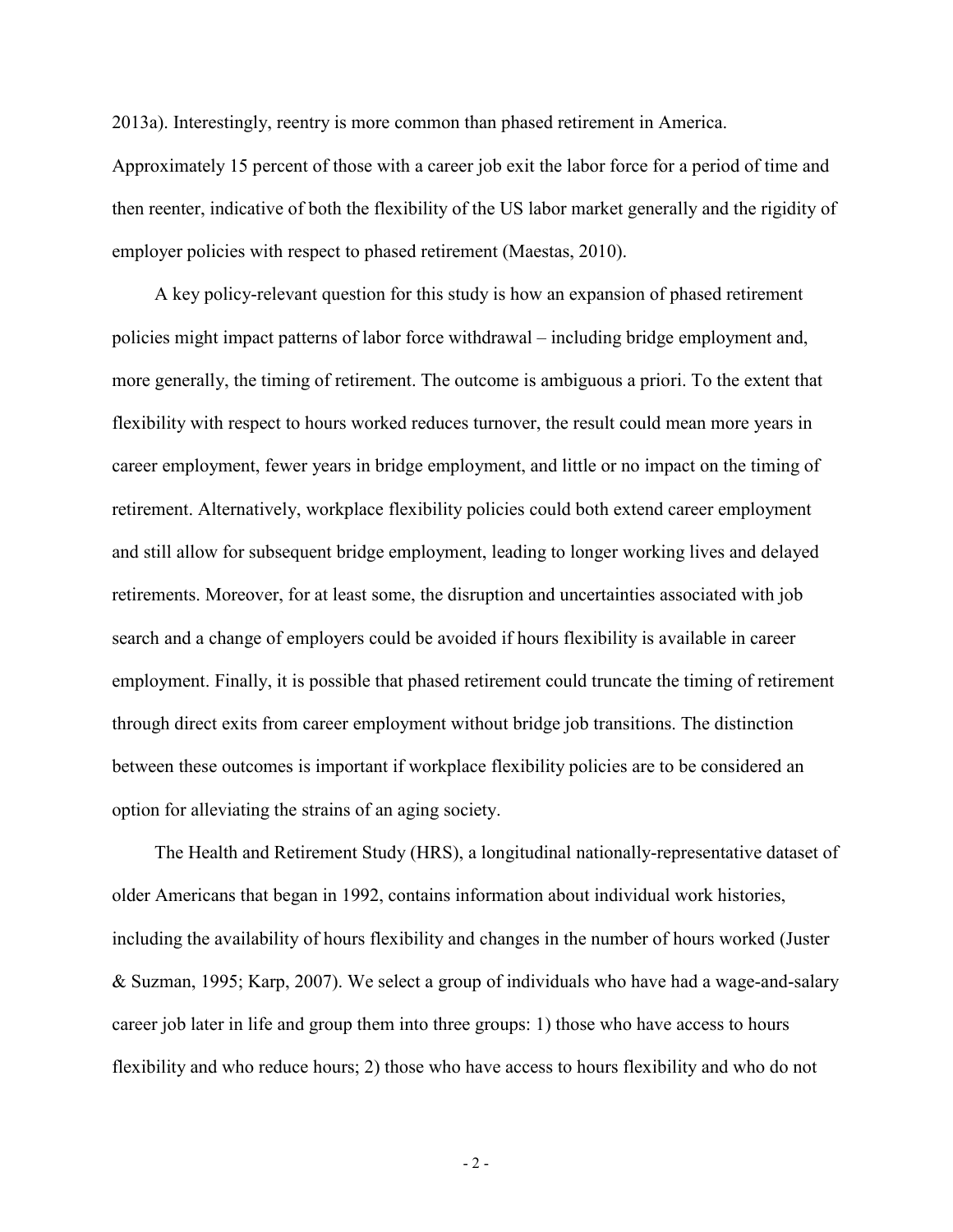reduce hours; and 3) those without access to hours flexibility. We then compare the retirement patterns of these three groups, including the length of career employment, bridge job prevalence, and tenure in bridge employment, both descriptively and in a multivariate context.

In order to conduct this analysis, an extended follow-up period is necessary. An 18-year follow-up period is available for the initial HRS Core group of respondents aged 51 to 61 in 1992 and a 12-year follow-up period is available for the HRS War Babies who were added to the sample in 1998 and aged 51 to 56 at that time. Our analysis focuses on these two cohorts. To the extent possible, we include information on the HRS Early Boomers added in 2004 (born from 1948 to 1953). We do not include the HRS Mid Boomers added in 2010 (born from 1954 to 1959) because data on their retirement transitions are not yet available.

This paper is structured as follows. The next section provides background on retirement transitions with a focus on phased retirement. Section III describes the Health and Retirement Study and the research methods used to examine retirement patterns. Section IV presents the results and Section V discusses the main findings and highlights some areas for further research, including an analysis of the Early Boomers and Mid-Boomers as data become available.

### **II. Background**

Phased retirement is one of three options in a gradual retirement process. The other two parts are bridge employment and reentry – a return to paid work following an initial "retirement" or exit from the labor force. More than six out of ten workers with a career job later in life transition to a bridge job following career employment and approximately 13 percent of older career workers re-enter the labor force following an initial exit. In contrast, only 10 percent of older Americans with career jobs reduce their hours significantly while in career employment (Cahill, Giandrea, & Quinn, 2013a; Quinn, Cahill, & Giandrea, 2011; Shultz & Wang, 2011).

- 3 -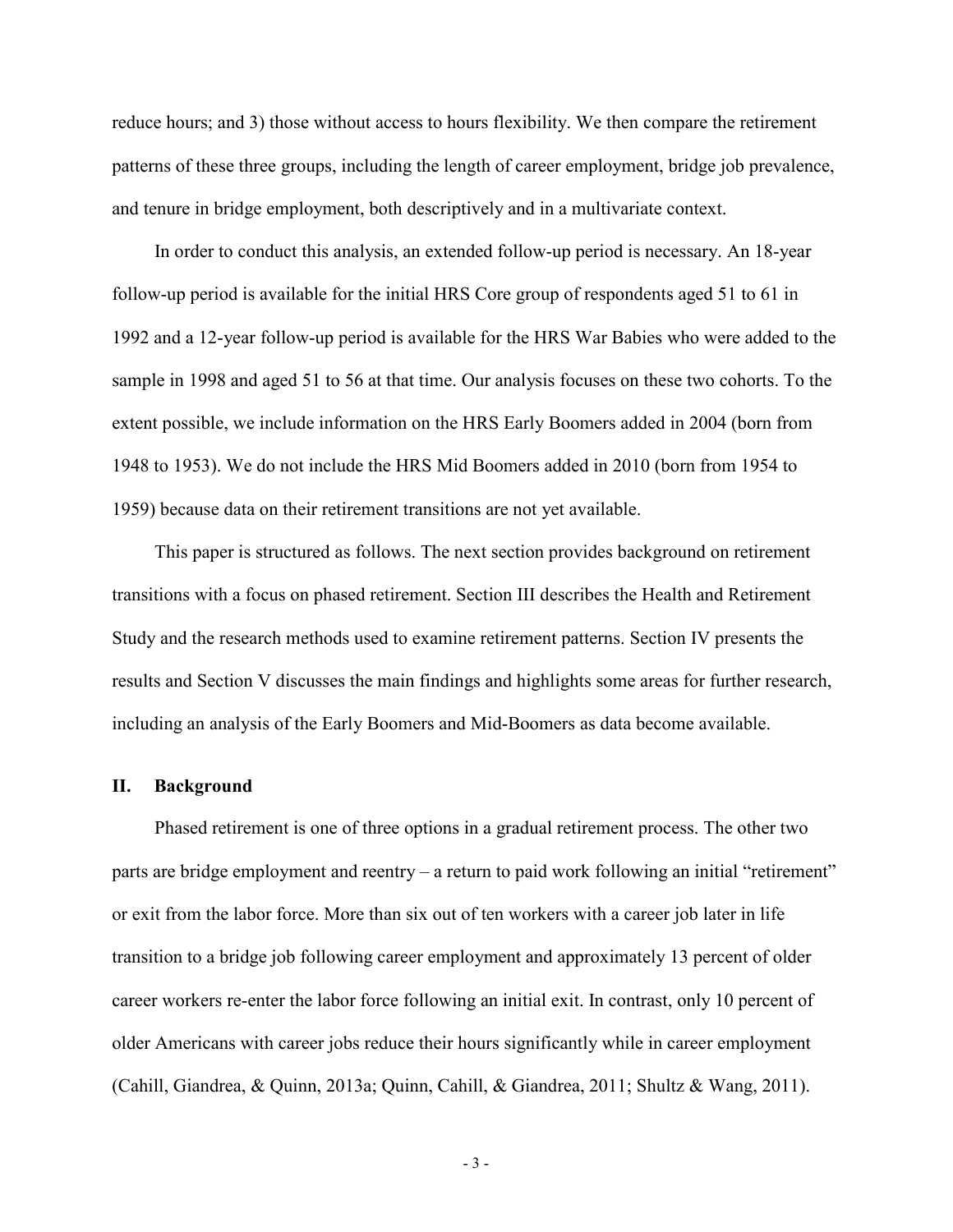In their review of the retirement literature, Kantarci and van Soest (2008) discuss reasons why the prevalence of phased retirement is so low in the United States relative to Europe. The reason seems to be two-fold. First, the European labor market is generally less flexible than that of the U.S., making job transitions into bridge employment among older workers less likely. As such, if workers want reduced hours, the options are limited to seek such an arrangement with a new employer. Second, and perhaps more importantly, employers in Europe are generally more open to such arrangements than those in the U.S., so workers in Europe do not need to look outside of their current employer to find a reduced hours arrangement. In short, compared with older workers in the United States, older European workers have more options for phased retirement in career employment and fewer options for bridge employment. These two factors explain, at least in part, why phased retirement is more prevalent among older European workers compared with older American workers.

Other studies have focused on the U.S. experience and have argued that the low prevalence of phased retirement in the U.S. is not due to a lack of interest on the part of older workers. Surveys of older workers consistently reveal interest in reduced-hours arrangements (Hoffman & Andrew, 2010; James, Swanberg & McKechnie, 2007; Sloan Center on Aging & Work at Boston College, 2013a). For example, a recent AARP study found that older workers value hours flexibility arrangements as much or more so than they do pensions (AARP, 2014). The low prevalence, therefore, is likely to be a labor demand issue – relatively few employers are willing to offer such arrangements to older workers.

The reasons employers are reluctant to offer phased retirement options to older workers are varied, but several justifications are common. The first issue with phased retirement policies is that a reduction in hours can affect an individual's benefits, such as employer-provided pensions

- 4 -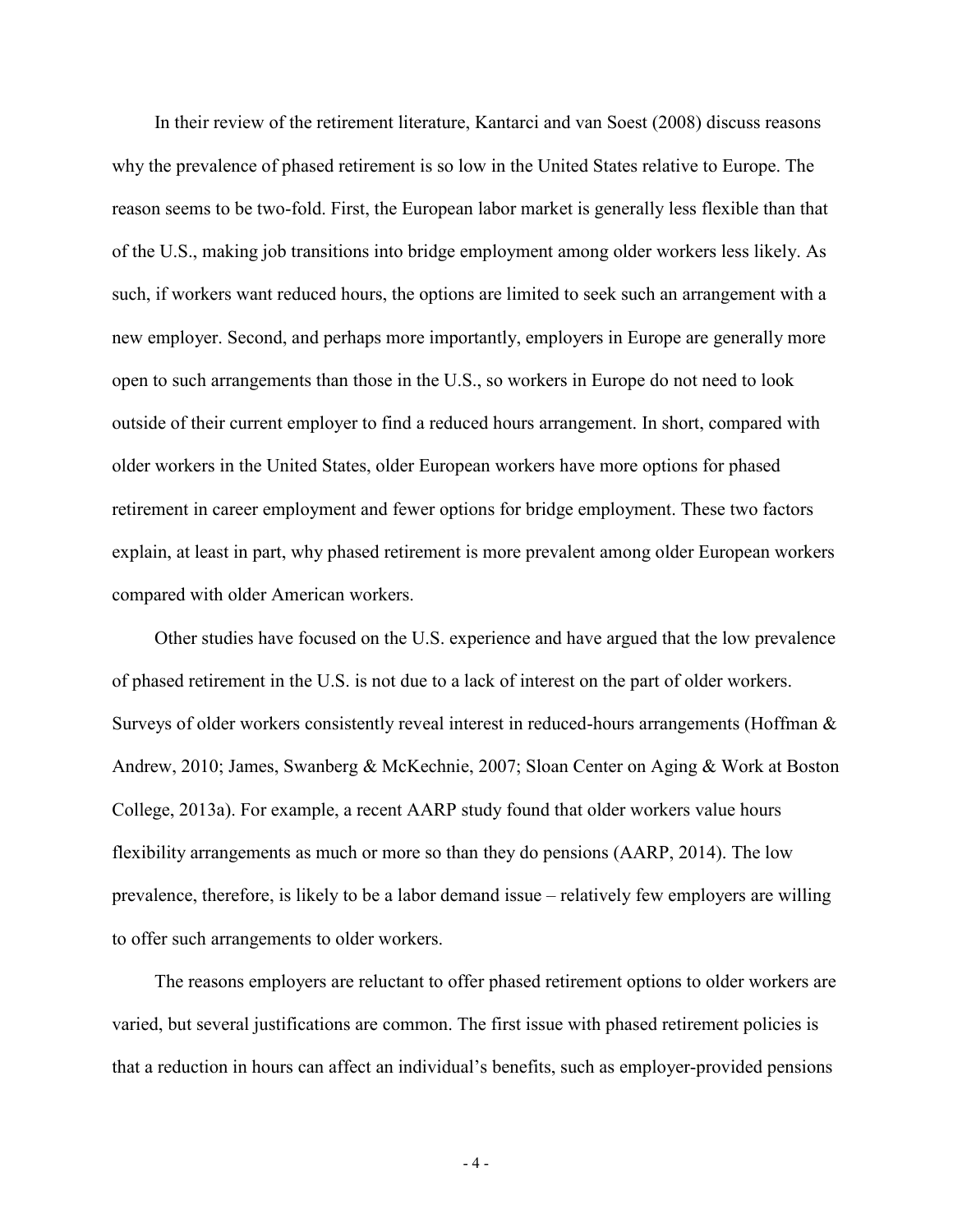(Hoffman & Andrew, 2010; Johnson, 2011; Sheaks, Pitts-Catsouphes, Smyer, 2010). Employers frequently cite regulatory barriers that prevent employees from claiming pension benefits while remaining employed, even if the work is part time. Some employers have found ways to allow such arrangements, but others have not, and the inability to both remain working and draw pension benefits continues to be a barrier to phased retirement for many workers. Options for phased retirement policies are also limited by antidiscrimination rules with respect to age and income (Johnson, 2011).

Still another complication with phased retirement pertains to scheduling. As an older worker reduces his or her hours from full-time work to part-time work, the employer needs to find a worker to complete the now-unstaffed projects left by the worker who is taking phased retirement (Sloan Center on Aging & Work at Boston College, 2013b). Further, closing the gap could involve more than just filling hours, as coordinating job tasks may involve changes for managers who need to oversee multiple workers for a series of tasks that were previously completed by one. One way to alleviate these strains is for employees to compensate their employers for being flexible, potentially in the form of reduced (hourly) wages for the individual who has taken phased retirement. Aaronson and French (2004) find that reductions in the number of hours worked are associated with declines in hours wages; however, they also find that reductions in hourly wages are most pronounced among those who changed employers.

The literature on the impact of flexible hours arrangements on career job tenure and job transitions later in life provides some evidence that hours flexibility is associated with longer tenure. Charles and Decicca (2007) find that individuals who are unable to reduce hours worked are more likely than those who can to exit the labor force earlier. Gielen (2009) examined the impacts of hours flexibility among British men and concluded that labor force participation rates

- 5 -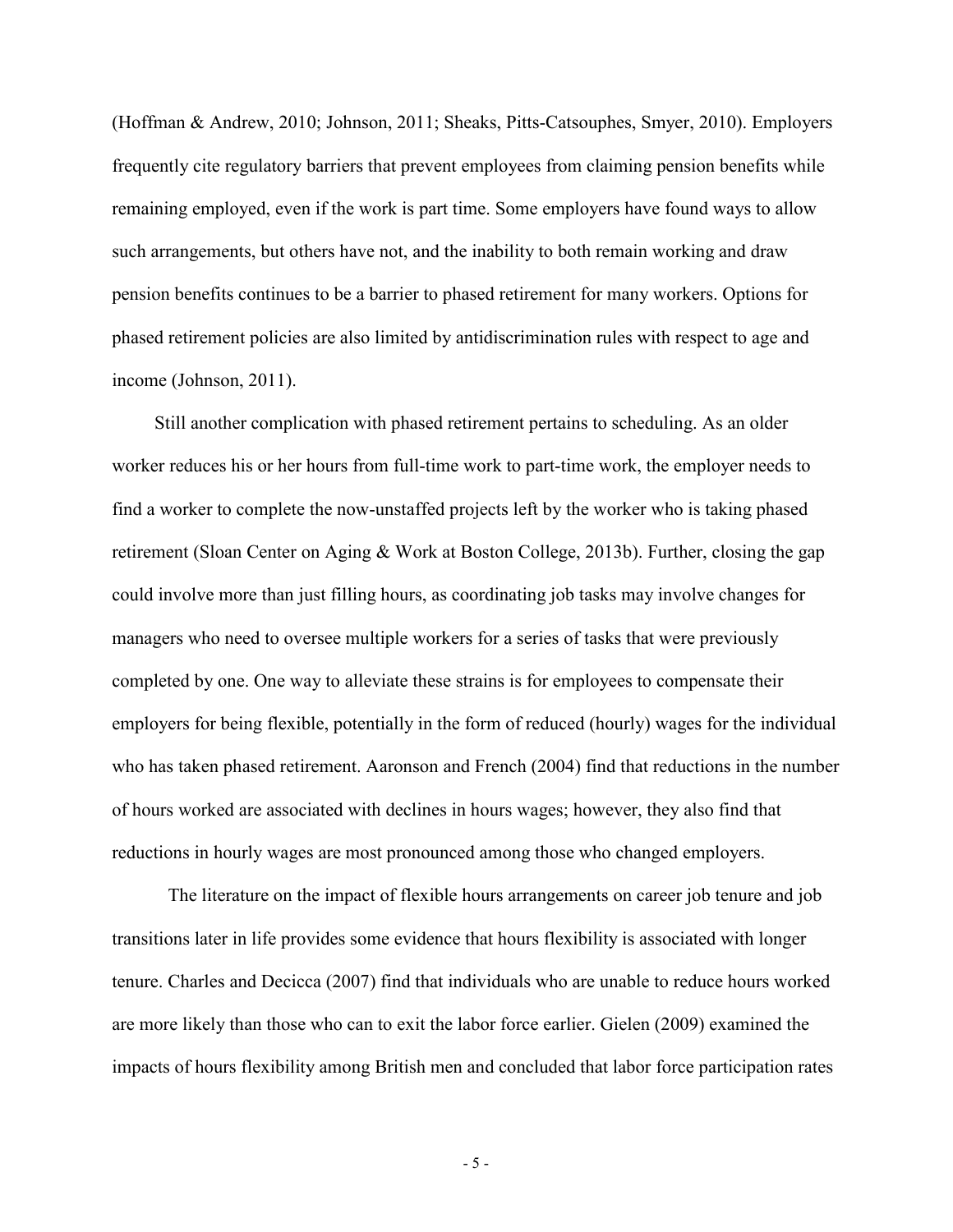could be increased if more opportunities to reduce hours worked in full-time employment are available. Still, while flexible work arrangements may extend time in career employment, less is known about whether there is an impact on the likelihood of transitioning to a new job following career employment, as well as tenure on the new job. One relevant characteristic of bridge job employment is that approximately one half of individuals transition to part-time bridge jobs following full-time career employment – a clear indication that older workers are willing to change employers in order to reducing hours intensity later in life.

The self-employment literature might also shed light on the impact of hours flexibility. Individuals who are self employed on their career job – and who presumably have hours flexibility – remain in career job employment longer than their wage-and-salary counterparts and are more likely to remain working later in life (Zissimopoulos & Karoly, 2007, 2013). This result could stem from self selection (i.e., the types of individuals who opt into self employment are both those who prefer hours flexibility and those who plan to work later in life) and it could stem from other characteristics associated with self employment. Regardless, older workers who are self employed are much more likely than those who are wage-and-salary to report a reduction in the number of hours worked later in life (Cahill, Giandrea, & Quinn, 2013b). There is, therefore, at least some evidence that reduced hours arrangements have an impact on both the length of career employment and continued work later in life.

 As noted above, the impact of hours flexibility on both bridge job transitions and the length of time in the labor force is ambiguous a priori. To the extent that individuals transition to bridge jobs to seek hours flexibility, one might expect that the availability of hours flexibility in career employment would inhibit bridge job transitions. On the other hand, reduced hours in career employment might create the financial need for more years of work and, therefore, an

- 6 -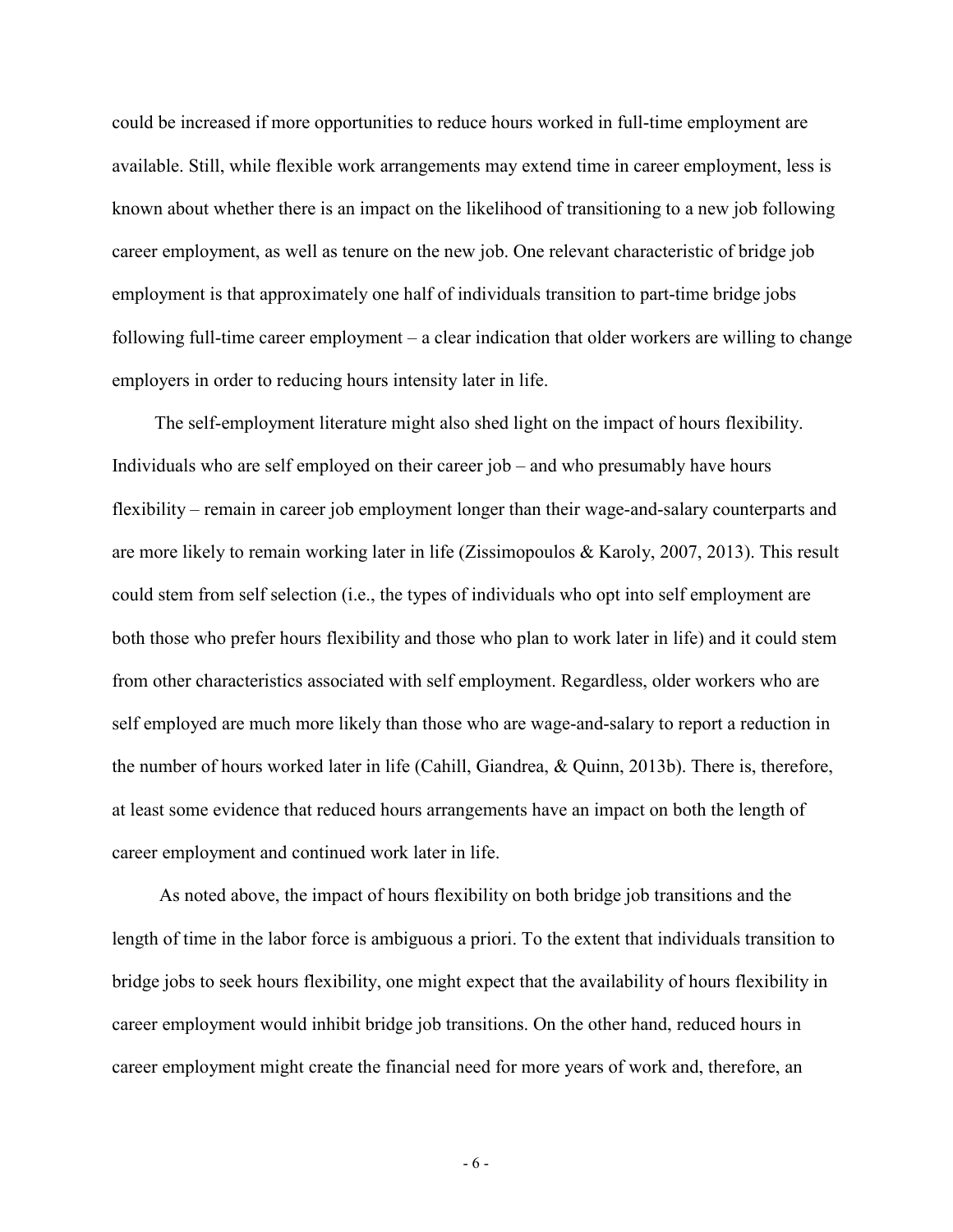extension of both career employment and bridge employment. This papers looks to the HRS data to reveal which outcome dominates among older Americans.

### **III. Data and Methods**

The Health and Retirement Study (HRS) is a nationally-representative longitudinal dataset of older Americans that began in 1992 with a core group of respondents aged 51 to 61 ("ageeligible") and their spouses, regardless of age (Juster & Suzman, 1995; Karp, 2007). The HRS Core consists of 12,652 individuals from approximately 7,600 households. Interviews of the HRS Core respondents have taken place every other year since 1992. Beyond the HRS Core, additional cohorts of older Americans have been added to the HRS. In 1998 a group of the oldest old, individuals aged 67 and older in 1992, from a survey then known as the Asset and Health Dynamics of the Oldest Old (AHEAD) was merged with the HRS. Also in 1998 the HRS War Babies were added to the survey. The War Babies (n=2,529) were aged 51 to 56 at the time of their first interview, notably a shorter age range than the initial HRS Core respondents. The HRS Early Boomers (n=3,330) were added in 2004 and were aged 51 to 56 at that time. The birth years of the HRS cohorts used in this analysis are as follows: HRS Core (1931 to 1941); War Babies (1942 to 1947); and Early Boomers (1948 to 1953).

The follow-up period for each cohort varies, ranging from 18 years for the HRS Core, 12 years for the War Babies, and six years for the Early Boomers. The work transitions of the AHEAD cohort, while spanning an entire work history, were by and large obtained using retrospective questions. As a result, responses in the AHEAD survey may be subject to a higher level of recall bias than those from the (contemporaneous) questions of the HRS biennial interviews. For the purposes of this analysis, we therefore restrict our sample to individuals from the HRS Core, the War Babies, and, to the extent possible, the Early Boomers.

- 7 -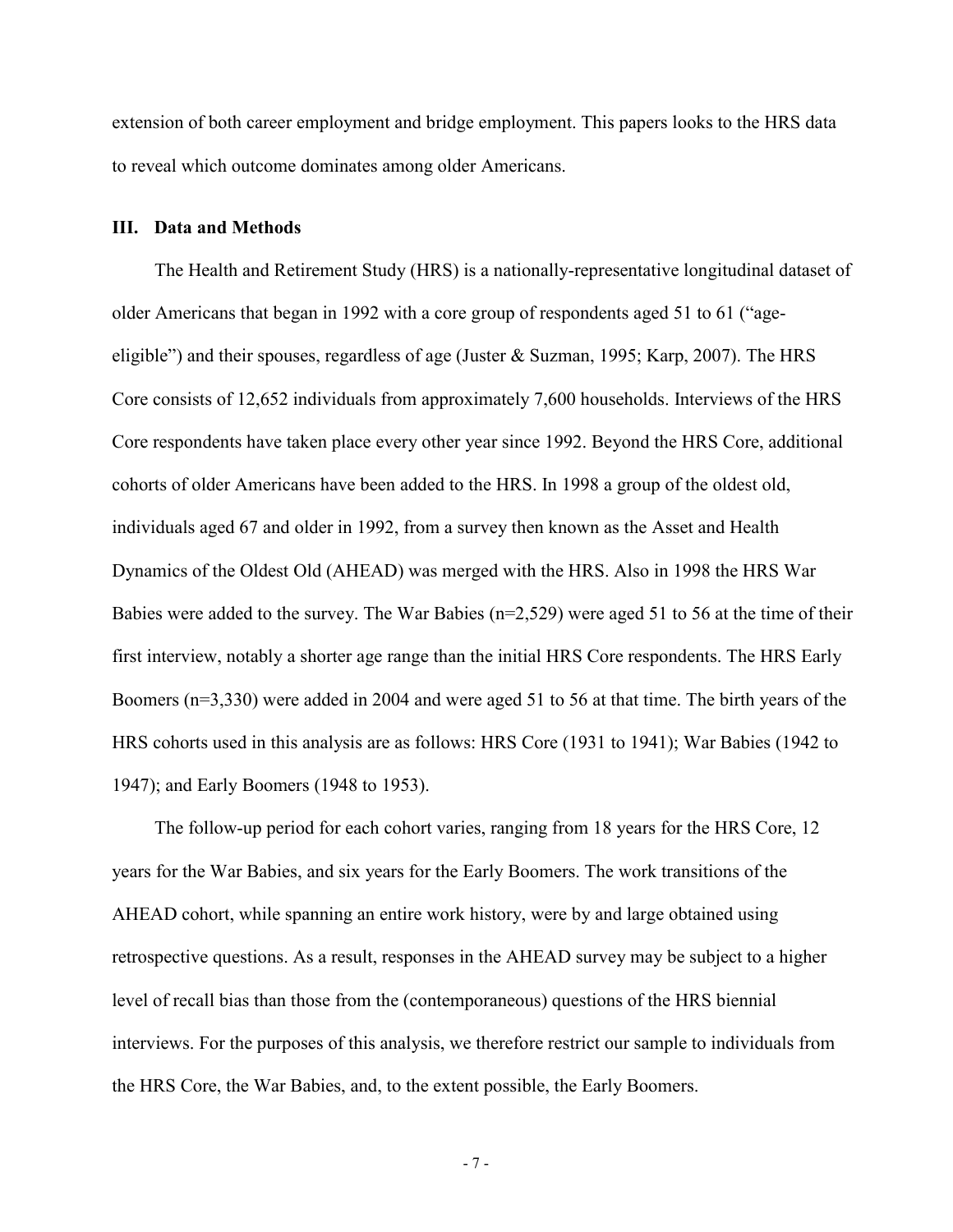We focus on retirement transitions, with particular emphasis on the availability of hours flexibility in career employment. Our first restriction on the sample, therefore, is to identify individuals who held a career job. We define a career job as one that consists of 1,600 or more hours per year and 10 or more years of tenure, a definition that is well established in the bridge job literature. Research has shown that while the prevalence of career employment and bridge jobs changes somewhat with the definition, the qualitative conclusions with respect to retirement transitions do not (Cahill et al., 2006).

The HRS questionnaire includes detailed questions about employment in each wave which allows for an examination of work histories and, while respondent-provided information is available about jobs prior to the first interview, such information is limited. We therefore further restrict our sample to individuals on a full-time career (FTC) job at the time of the first HRS interview. For those on a FTC job on the first interview, a detailed record of their work histories later in life can be constructed – over an 18-year period for the HRS Core (from 1992 to 2010), over a 12-year period for the HRS War Babies (from 1998 to 2010), and over a 6-year period for the Early Boomers (from 2004 to 2010). One advantage of having such detailed job-related information in each survey wave is that time-varying characteristics can be assessed in the wave prior to any labor market transition. This information allows us to examine key determinants of transitions from career employment with particular emphasis on the particular policies that were available on the career job just prior to a transition.

The sample is restricted again to include only age-eligible respondents only. As noted above, the full HRS sample includes spouses of age-eligible respondents, regardless of their age. In order to retain a sample of individuals within the age-eligible range, we remove spouses who are outside of this range. Another restriction is that we remove individuals who were self employed on their

- 8 -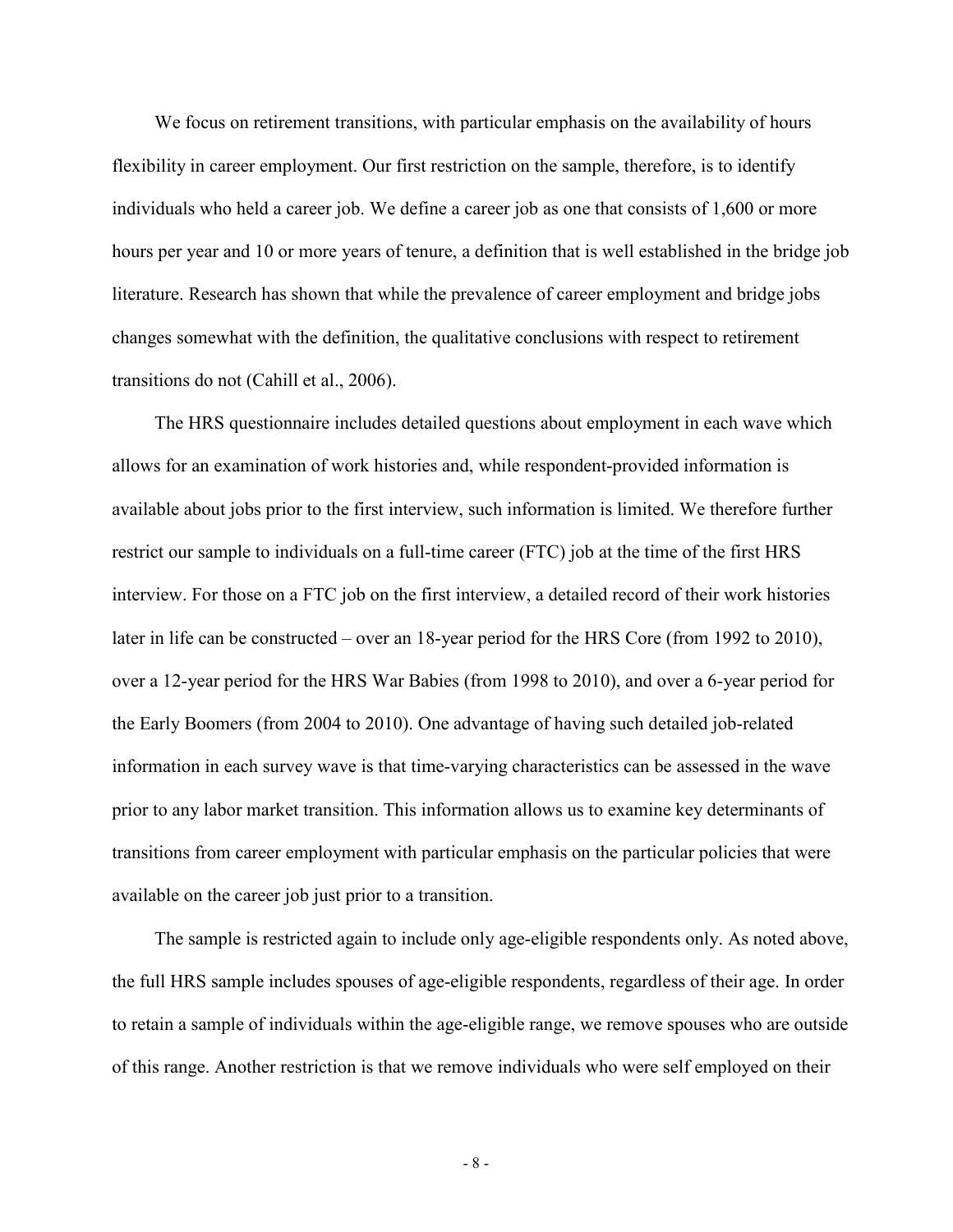career job. The goal of our analysis is to examine impacts of hours flexibility, and barriers to hours flexibility within organizations, issues that do not apply to those who are self employed.

The availability of phased retirement on the career job is assessed using questions from the HRS regarding hours flexibility. Specifically, the relevant questions are: "[Not counting overtime hours, could/Could] you reduce the number of paid hours in your regular work schedule?" and "If you wanted to work half time on this job, would your employer allow you to do that?" In addition to the availability of hours flexibility, we also examine the actual number of hours worked in career employment over the observation period. Respondents who experienced a 20 percent or more reduction in hours while still remaining employed on the career job are also examined for the purposes of this analysis. Therefore, empirically, we distinguish between the *availability* of phased retirement on the career job and *the use of* such policies.

After identifying individuals on a wage-and-salary FTC job at the time of their first survey, we sort respondents into those who: 1) have access to hours flexibility and reduce hours by 20 percent or more; 2) have access to hours flexibility and do not reduce hours by 20 percent or more; and 3) do not have the ability to reduce hours worked. The first outcome measure is length of time in career employment, which we examine both descriptively and in a multivariate context. We then examine the prevalence of bridge employment and the length of time in bridge employment. We address the question of total length of time employed by examining the total duration of employment, including both time in career employment and time in bridge employment. The goal is to assess the extent to which the availability of hours flexibility impacts the timing of complete labor force withdrawal.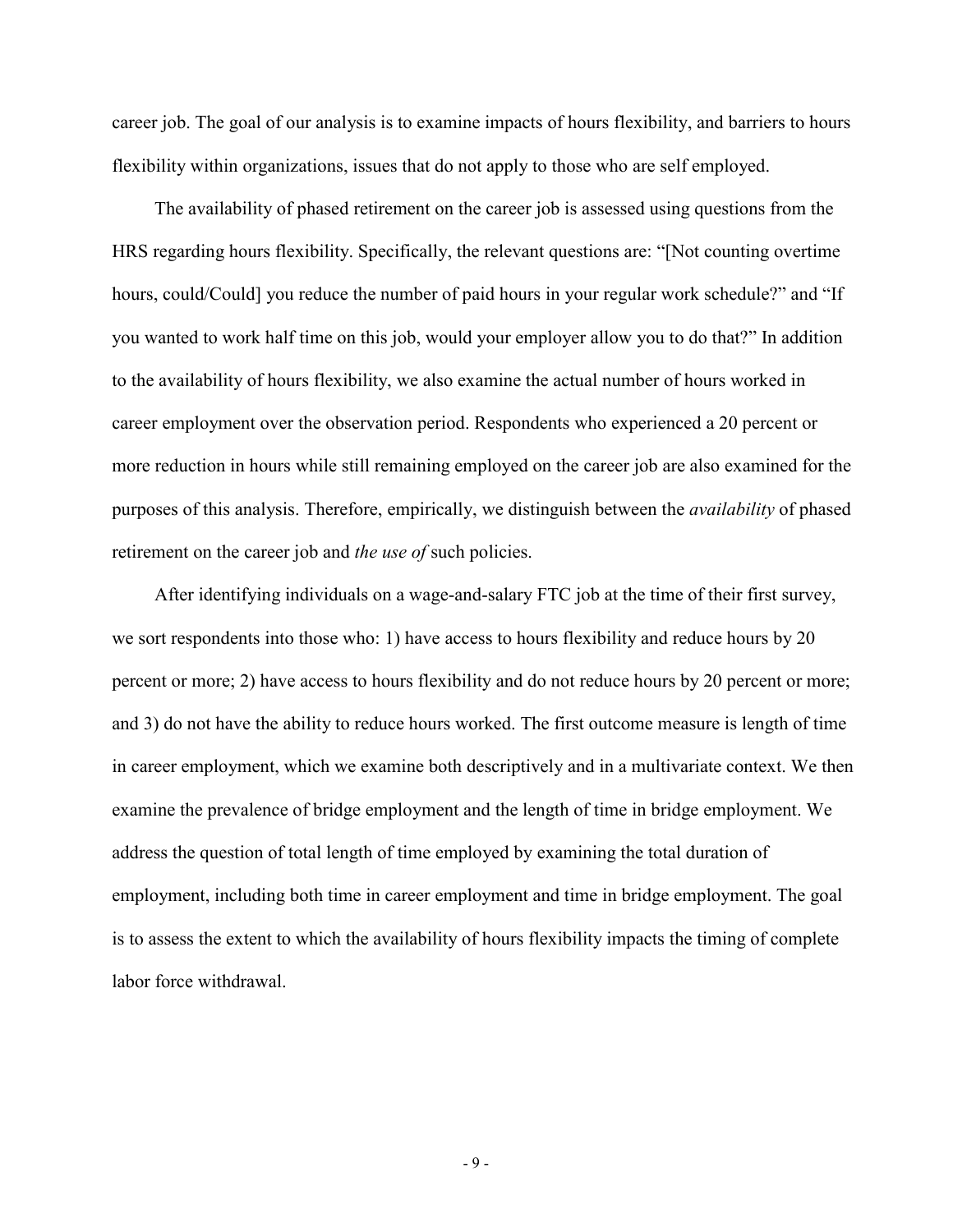## **IV. Results**

Just over one half of the HRS Core men (52%; n=3,061) and one third of the HRS Core women (38%; n=2,567) were on a FTC job as of the first HRS interview (Table 1). The prevalence of career employment at the time of the first interview among the War Babies and Early Boomers was nearly the same for the women (39% (n=516) and 38% (n=681), respectively). The prevalence of career employment among men was higher for the War Babies  $(66\%; n=793)$  and slightly higher for the Early Boomers (55%; n=846) compared with the HRS Core men.

The final two restrictions – retaining age-eligible respondents and wage-and-salary workers only – yield a sample of just over 2,000 HRS Core men and 1,600 HRS Core women. Sample sizes are smaller but still sizeable for the War Babies (n=572 men and n=396 women) and the Early Boomers (n=647 men and n=549 women).

#### *Availability of Hours Flexibility*

Consistent with the literature on phased retirement, a small minority of FTC workers in the HRS has access to flexible hours arrangements and even fewer actually reduced their hours in career employment (Table 2). For each of the three HRS cohorts and for both men and women, approximately one quarter of career workers could reduce the number of paid hours. Regarding the ability to reduce hours substantially – by half – the prevalence of hours flexibility across the three HRS cohorts ranges from 10 percent to 12 percent among the men and slightly higher at 14 percent to 17 percent among the women. Therefore, the large majority of older career workers do not report having access to hours flexibility on the career job and few have the ability to reduce hours substantially.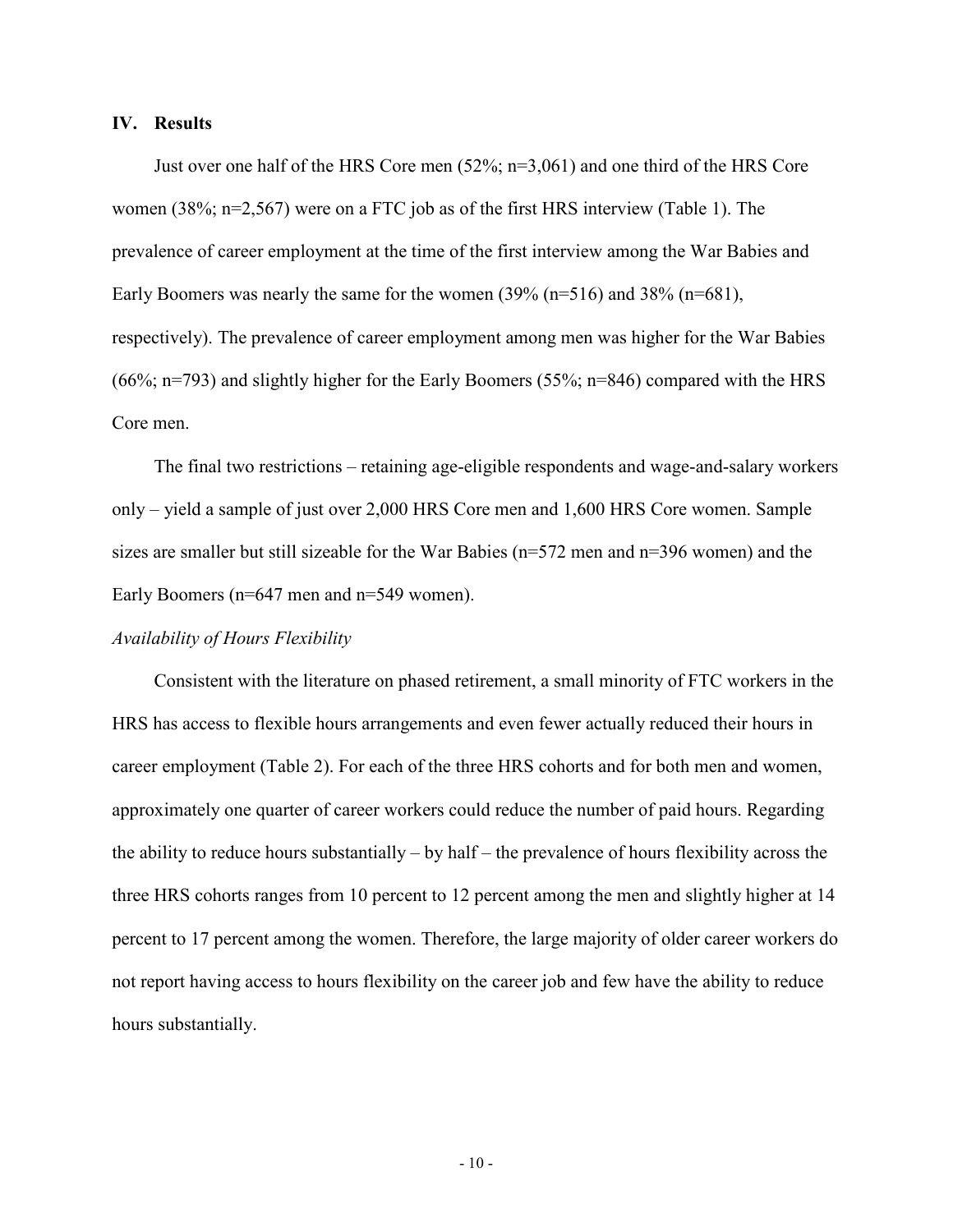Among those who are on a FTC job at the time of the first interview and who are last observed on that career job, slightly less than 1 in 10 men reduce their hours by 20 percent or more since the first interview. Interestingly, with the exception of the Early Boomers, the frequency of reducing hours in career employment is more or less the same for those men who transition from career employment, to either a bridge job or a direct exit. Among the women, the fraction who reduce hours by 20 percent or more varies somewhat by cohort and by whether a bridge job transition is made. Still, across these categories, the prevalence of reducing hours has a fairly tight range between 4 percent and 10 percent. While a sizable minority of workers have access to hours flexibility, the evidence suggests that 10 percent or less actually reduce hours in career employment by 20 percent or more.

The literature suggests that some workers transition to bridge jobs later in life in order to reduce the number of hours worked, and this is indeed what we find. The majority of wage-andsalary FTC workers in the HRS transition to a bridge job prior to exiting the labor force. Among the men, bridge job prevalence among those with wage-and-salary career jobs ranges from 50 percent among the HRS Core to 64 percent among the Early Boomers (Table 3). It is important to note that the increased prevalence is not necessarily indicative of a cohort effect as the followup periods differ across cohort (18 years for the Core; 12 years for the War Babies; 6 years for the Early Boomers). Among the women, bridge job prevalence among wage-and-salary career workers ranges from 49 percent among the HRS Core to 73 percent among the Early Boomers.

Among the HRS Core men and women, more than one half (52% of the men and 64% of the women) were working part time on their bridge job. The prevalence of part-time bridge work among the War Babies is lower than that of the HRS Core and falls below 50 percent (42% among men and 47% among women), but the most notable result is the low prevalence of part-

- 11 -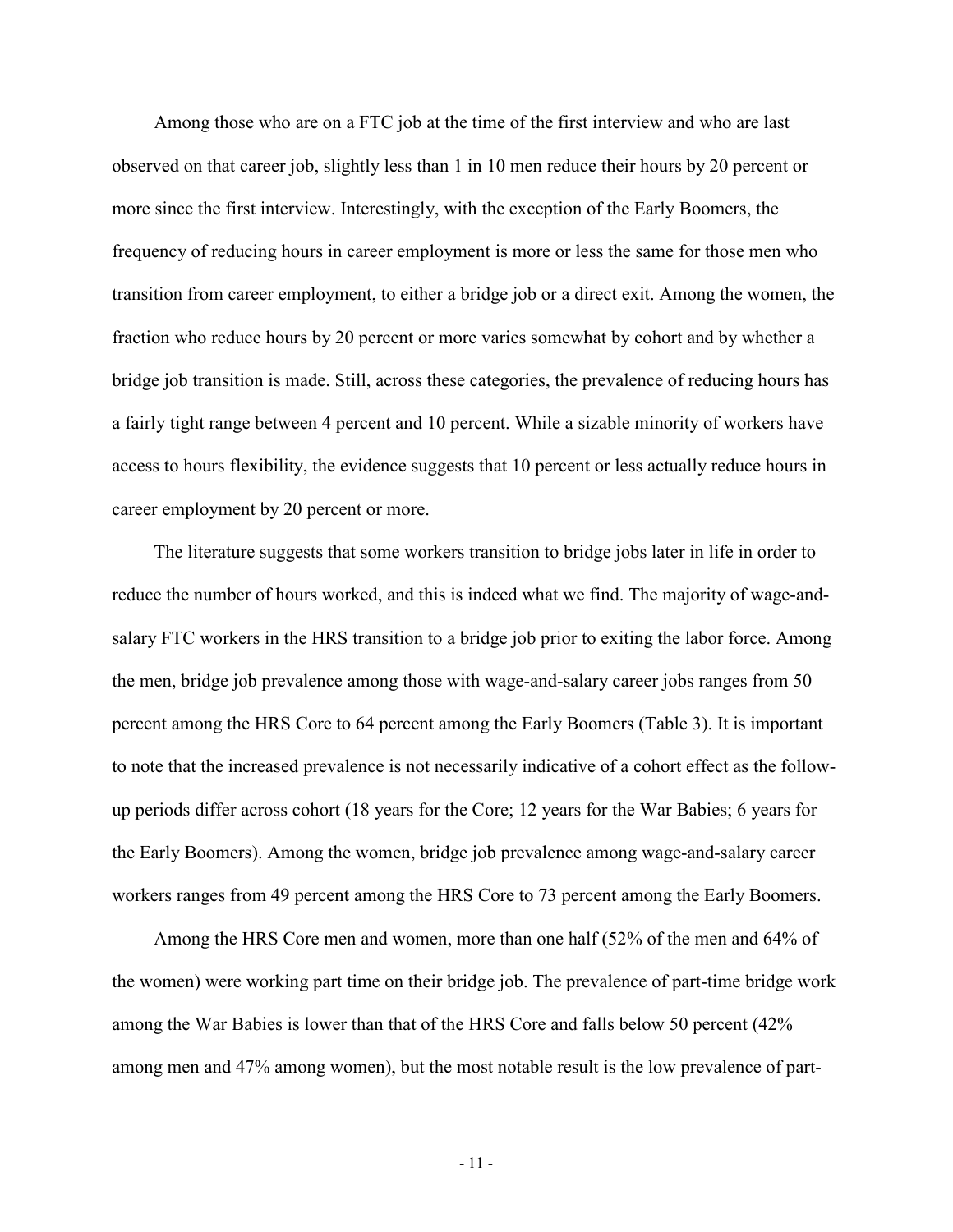time bridge employment among the Early Boomers (22% of the men and 35% of the women). The experiences of the Early Boomers likely reflect the very different macroeconomic environment they face (see Cahill, Giandrea, & Quinn, 2013a). Many of the Early Boomers transition away from career employment involuntarily, and their higher prevalence of transitions to full-time bridge employment may reflect the kinds of hours that would have been worked had they been able to remain in career employment. Given these differences and, as noted above, the inability to examine the impact of hours flexibility in detail among the Early Boomers, one fruitful area for further research in the years ahead will be to examine if cohort differences exist with respect to the impacts of hours flexibility in career employment.

## *The Impact of Hours Flexibility on Job Transitions*

The first step of our analysis of whether hours flexibility impacts transitions from career employment is to examine if bridge job prevalence differs by hours flexibility status on the career job. Our analysis of the Early Boomers ends at this point due to small sample sizes. An analysis of the impact of hours flexibility on retirement transitions is not possible for the Early Boomers because: 1) many of the Early Boomers are still in career employment, a result of the relatively short (six year) follow-up period, and 2) even though the overall number who did transition from career employment is sizable, the number who both transition from career employment and reduce hours is very small. For the War Babies, sufficient observations are available to examine the relationship between hours flexibility and transitions descriptively; however, the detailed multivariate analysis is possible with the HRS Core only.

We find that bridge job prevalence among the HRS Core is lowest (46% among men; 45% among women) for those without access to hours flexibility on the career job and highest (58% among men; 59% among women) among those who actually reduce hours (Table 4a). This result

- 12 -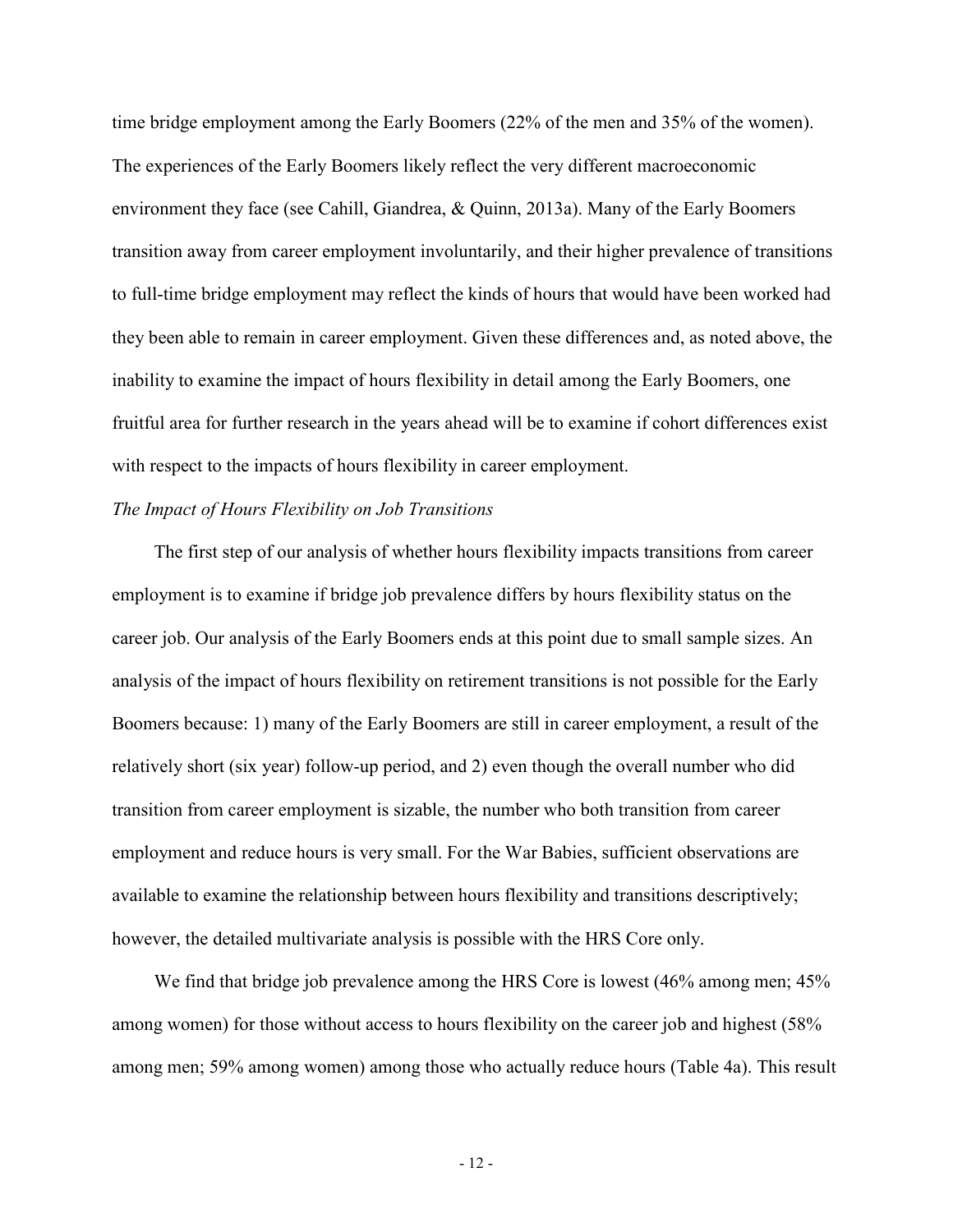suggests that those who maintain their hours intensity in career employment are the most likely to exit directly from career employment. Bridge job prevalence among those with access to hours flexibility but who do not reduce hours is similar to those who reduce hours. Further, for both men and women, those without hours flexibility on the career job have the lowest prevalence of part-time bridge employment. A consistent pattern emerges among the War Babies as well, in which those without access to hours flexibility are the least likely to transition to bridge employment (Table 4b). Sample sizes restrict an analysis of part-time status among the War Babies. One takeaway from these findings is that individuals with access to hours flexibility are less likely to exit the labor force directly and more likely to work part time in bridge employment.

A key question in this paper is whether access to and use of flexible hours arrangements on the career job have a meaningful impact on either the duration of career employment or the duration of bridge job employment. We find that hours flexibility on the career job is associated with longer tenure in career employment for the War Baby men and both the HRS Core and War Baby women (Table 5). Respondents in these three groups who reduced hours in career employment experienced approximately two years of additional tenure on the career job compared to those without flexible hours arrangements. For the HRS Core men, however, this relationship did not hold. HRS Core men with access to hours flexibility but who did not reduce hours had the lowest tenure (18.9 years) and those without access to flexible hours arrangements had the longest tenure (22.2 years). While some evidence exists that hours flexibility is associated with extended career employment, this relationship does not hold for one key cohort – the HRS Core men.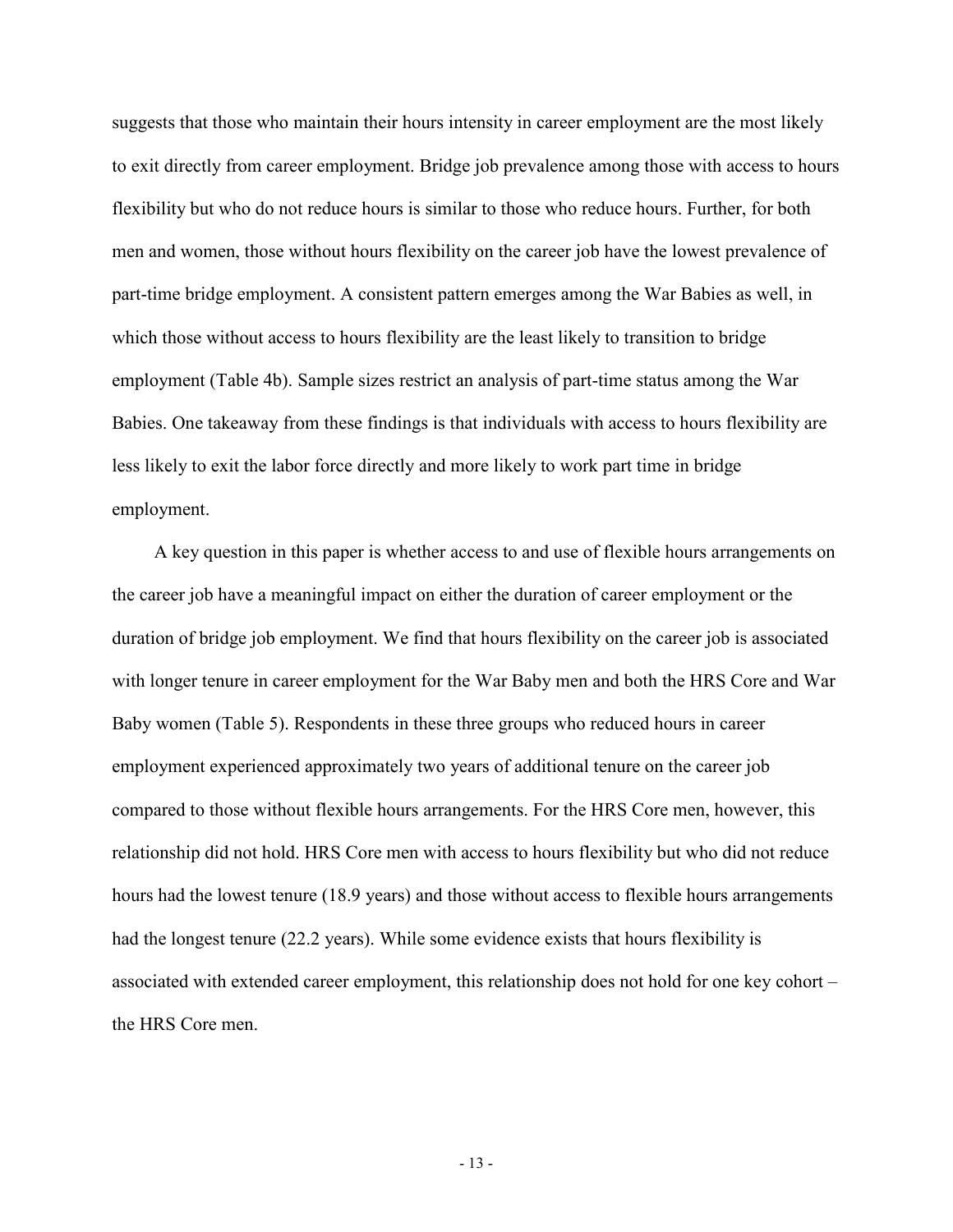In contrast to the mixed results for years in career employment, hours flexibility in career employment is associated with extended tenure on the bridge job. Mean additional tenure ranges from approximately two months to one year, with the larger increases seen among the men (Table 5). Among the HRS Core men, for example, those with access to hours flexibility in career employment and those who reduced hours in career employment had bridge jobs that lasted, on average, 2.2 to 2.3 years. In comparison, those without hours flexibility in career employment had bridge jobs that lasted an average of 1.6 years. Among HRS Core women, the difference by hours flexibility status was also sizeable – 3.3 compared with 2.3 additional years in bridge employment. The findings among the HRS War Baby respondents resemble those for the HRS Core regarding the direction of the impact.

### *Hours Flexibility and Correlates of Continued Work*

Next we examine determinants of mean tenure in both career employment and bridge employment with an emphasis on the availability of hours flexibility in career employment. We find that mean years in career employment are generally highest for those who transition from career employment at later ages, are in very good or excellent health, have higher levels of education, and have a spouse who is not working (Table 6). Among men but not women, mean years in career employment is positively associated with being married and having dependent children. The general patterns discussed above with respect to hours flexibility – that is, a positive association between the availability and use of hours flexibility and length of time in career employment – appear to hold within each of these subgroups.

An examination of the economic determinants of career job tenure reveals that tenure in career employment is positively associated with being in white-collar occupations, having health insurance that is portable in retirement, having a defined-benefit pension plan, having higher

- 14 -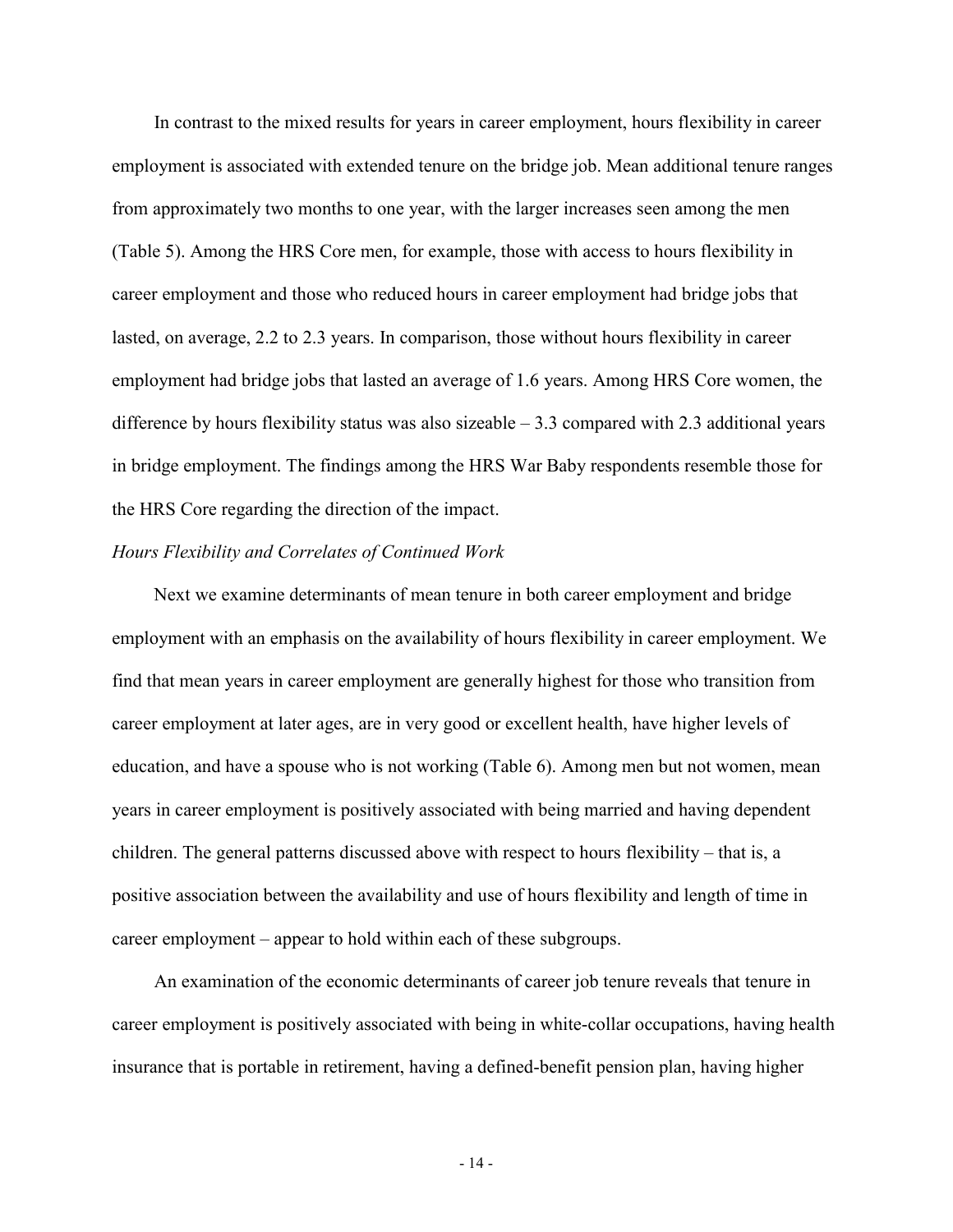wages, and higher wealth (Table 6 (continued)). When examining the impact of hours flexibility by these characteristics there are a couple of notable findings among the HRS Core men. First, men without portable health insurance and who reduced career job hours had longer tenure on the career job than their counterparts without hours flexibility, suggesting that the ability to reduce hours on the career job offsets, at least in part, the negative impact on tenure of not having portable health insurance relative to having portable health insurance. A similar pattern emerges as well with respect to not having a pension, where the negative impact on tenure of not having a private pension is mitigated by reducing hours in career employment.

Another notable finding from the analyses presented in Table 6 is that the general impacts of hours flexibility on career job tenure do not differ substantially across demographic and economic subgroups. This result implies that a detailed analysis of interaction terms between hours flexibility and these determinants are not warranted with respect to multivariate modeling.

We find similar results for the impact of career job hours flexibility on bridge job tenure – hours flexibility on the career job is positively associated with bridge job tenure and the relationship holds across subgroups (Table 7). Bridge job tenure is generally highest among those who transition from career employment at younger ages, for those who do not report being in fair or poor health (women only), and for those with a college degree. For men but not women, bridge job tenure is higher for those who are not married compared to those who are, for those without dependent children compared with those with them, and for those without a working spouse compared with those with a working spouse. With respect to characteristics of the career job, tenure on the bridge job is generally higher among those in white-collar occupations compared with those in blue-collar occupations, those with defined-contribution plans compared to those without them, those with wages at the tails of the distribution compared

- 15 -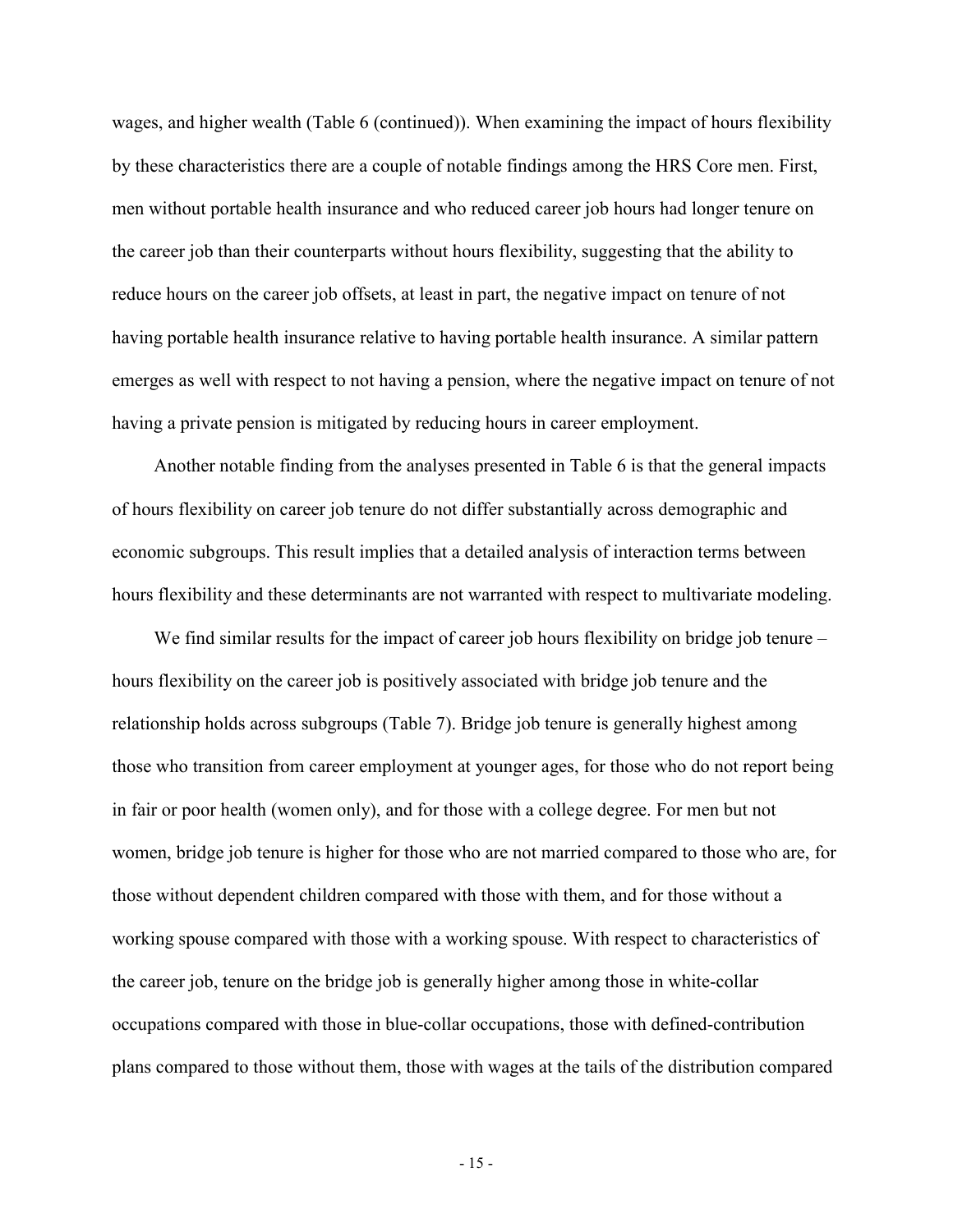to those in the middle, and for those with the lowest levels of financial wealth. Again, the lack of strong subgroup differences by hours flexibility status suggests that interaction terms in the multivariate model are not warranted. That is, the impact of career job hours flexibility on bridge job tenure appears to hold across key subgroups.

#### *Multivariate Analysis of Career and Bridge Job Tenure*

The relationships described above with respect to hours flexibility in career employment and career and bridge job tenure could be explained by the characteristics of respondents or characteristics of their career jobs. For example, it might just be the case that individuals with goods jobs have: 1) access to flexible hours arrangements and 2) longer tenures. Therefore, the associations between hours flexibility and tenure identified above might merely be the product of selection effects. On the other hand, it is plausible that hours flexibility in career employment could extend work lives by reducing the intensity of career employment (e.g., preventing "burn out"). In order to help address this issue, we estimate multivariate regression models of career job tenure, bridge job tenure, and career and bridge job tenure combined, controlling for the demographic and economic characteristics mentioned above. Separate models are estimated for men and women, and all time-varying variables are measured as of the wave prior to transition. Model coefficients are estimated using ordinary least squares regression with robust standard errors.

Consistent with the descriptive findings, significant determinants of career job tenure among both men and women are age at the time of transition, education, health insurance status, pension status, and wages (Tables 8a and 8b). Notably, both men and women with health insurance that is portable have longer tenure on the career job, all else equal. A prior, one might expect that individuals with portable health insurance would be more likely to transition away

- 16 -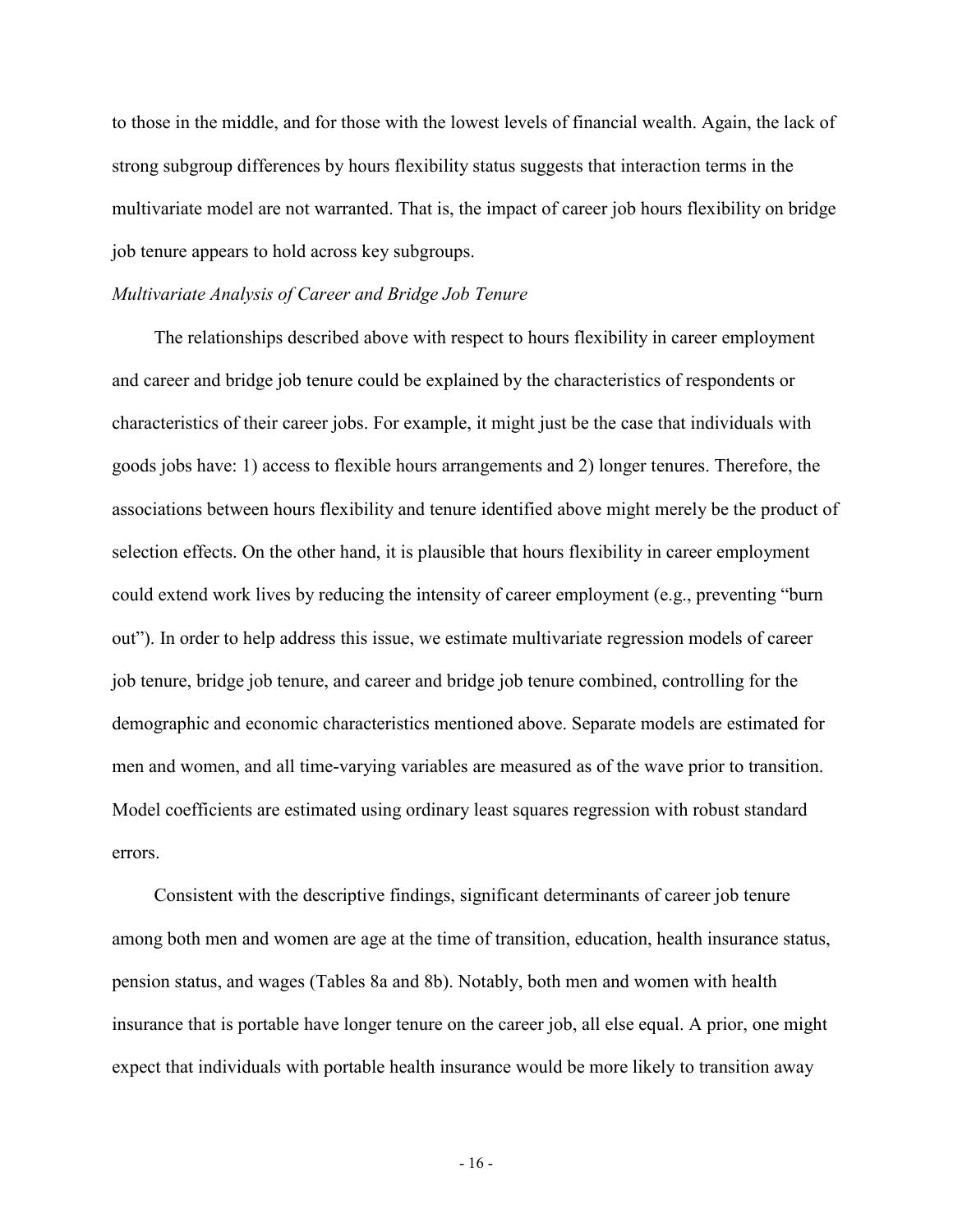from career employment earlier than those without portable health insurance. The fact that those with portable health insurance have longer tenure might reflect that individuals with portable health insurance may be in either jobs or life circumstances that are more stable than those without portable health insurance and that this stability is related to career job tenure.

With respect to the key variable of interest – hours flexibility on the career job – the multivariate results are consistent with the descriptive findings. Men with access to hours flexibility have career job tenure that is one year lower than those without hours flexibility ( $b =$ -1.3; p=0.03). In contrast, women with access to flexible hours arrangements in career employment have longer tenure, although the coefficient from the multivariate model is marginally significant only  $(b=0.8; p=0.136)$ .

The multivariate models of bridge job tenure reveal that individual worker characteristics (e.g., age, education) are significant determinants of tenure whereas, not surprisingly, the characteristics of career job employment are by and large not. For example, among men, having a college education is associated with longer bridge job tenure (and shorter career job tenure), but that wage on the career job does not impact bridge job tenure. Importantly, however, both the availability of hours flexibility on the career job and reducing hours on the career job have a statistically significant impact on bridge job tenure among the HRS Core men. Hours flexibility on the career job is also associated with longer bridge job tenure for women, though the relationship is not statistically significant at the 10 percent level.

To address whether hours flexibility in career employment has the potential to extend work lives we examine tenure on the career job and the bridge job combined. What we find is that, for men, the impact of hours flexibility has a marginally negative impact on total tenure  $-a$ statistically-significant reduction in career job tenure countered by a statistically-significant

- 17 -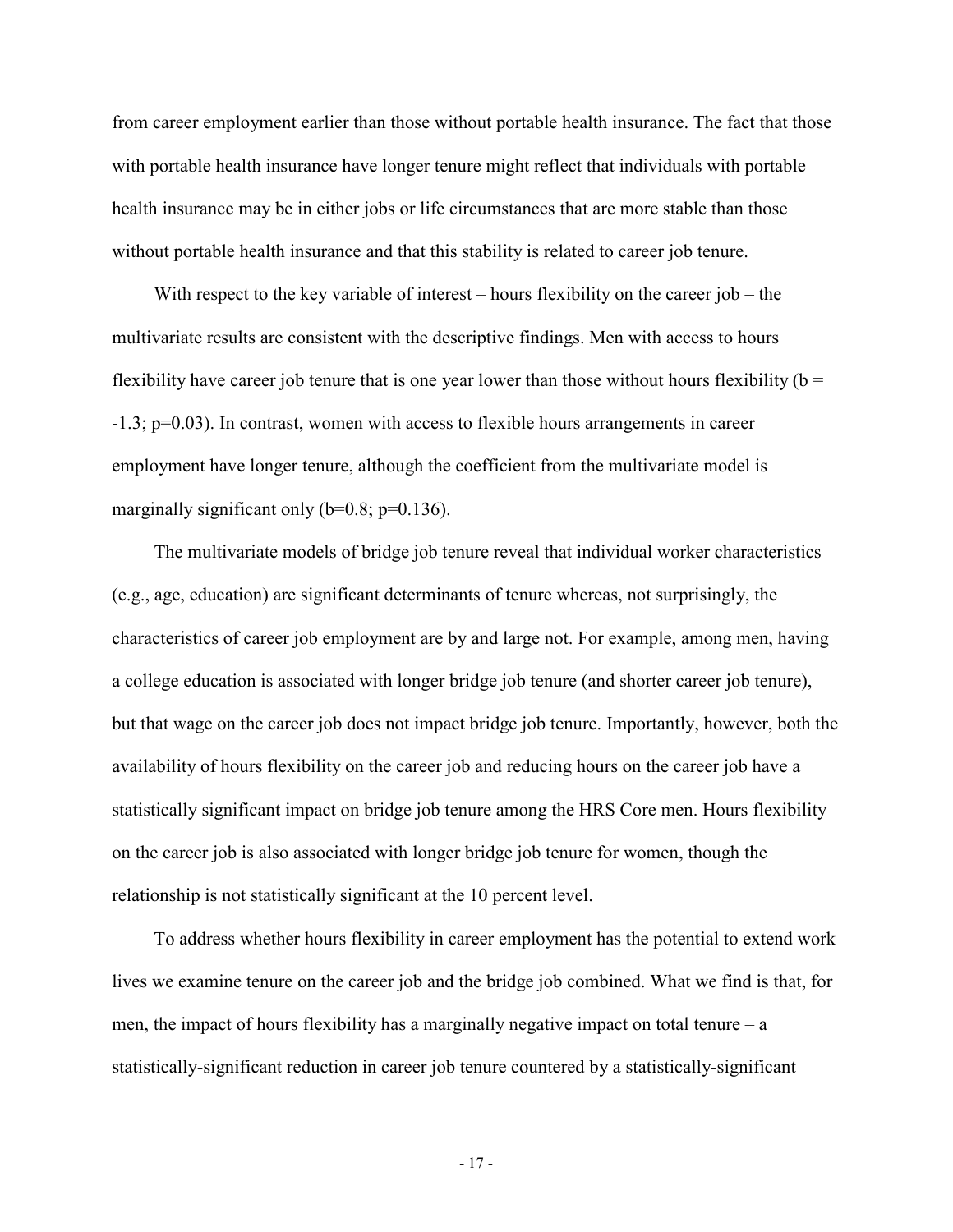increase in bridge job tenure. Among women, we find a statistically significant increase in combined career and bridge job tenure – the result of the combined impact of a marginally significant positive impact on career job tenure and a marginally significant positive impact on bridge job tenure.

One highlight of this analysis is that, for both men and women, hours flexibility in career employment appears to lengthen bridge job tenure. Additional research is needed to assess whether this finding is indicative of a causal relationship or, alternatively, just a reflection of the work patterns of individuals who self select into jobs that offer flexible hours arrangements.

#### **V. Conclusions**

This study finds mixed evidence for the hypothesis that access to hours flexibility in career employment is associated with longer tenure in career employment. We do, however, find a relationship between hours flexibility in career employment and bridge job tenure. This finding is consistent with the notion that reduced hours intensity in career employment extends the ability for individuals to work later in life. This result is also consistent with an alternative explanation whereby those who reduce hours in career employment have to work longer out of financial necessity to make up for the lost hours of paid work in career employment.

Beyond years of work, the ability to reduce hours in career employment has the potential to smooth the transition from work to retirement for many older Americans. The value of smoothing retirement transitions has been heightened in light of the 18-month Great Recession that began in December 2007 and the ensuing sluggish recovery. Prior to 2008, the labor demand side of the equation was relatively less significant than the labor supply side when it came to labor market transitions later in life. To the extent that older workers desired to switch employers, most were able find such employment in an environment where unemployment was

- 18 -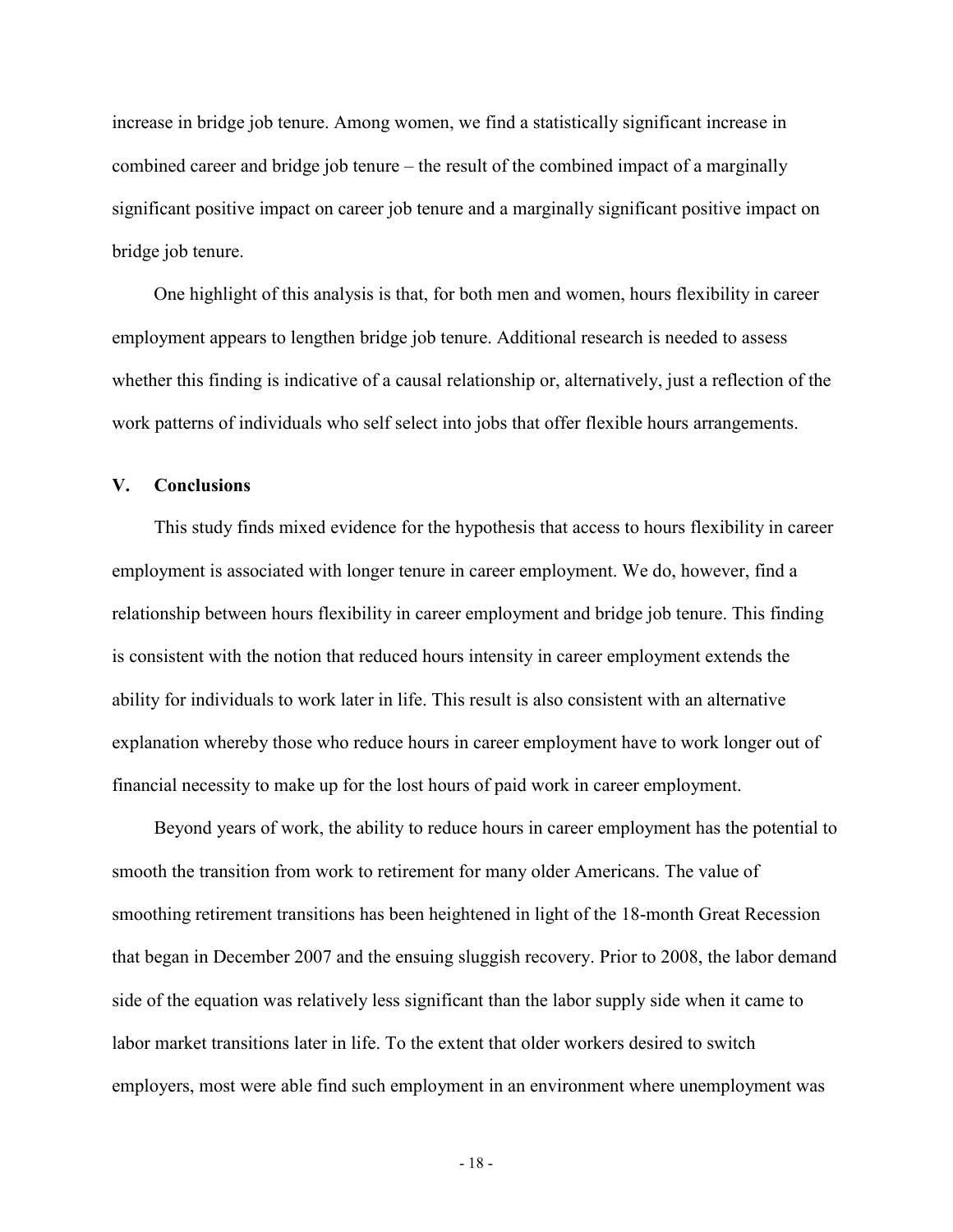comfortably in the single digits. Since 2008, unemployment has been in the upper single digits – high relative to recent history – and the risk of not being able to find bridge employment has factored into the equation. Among today's older Americans who have experienced significant challenges in finding bridge employment, the value of continuing employment with one's current employer and seeking phased retirement could be considerably higher than in an environment with low unemployment.

While phased retirement policies might be more valued by employees in a poor economic climate, the opposite may be true for employers. With unemployment high, the pool of available workers is likely to be larger, providing options to replace workers who are seeking reduced hours. Therefore, from the perspective of older workers and the value of phased retirement policies, the impact of the Great Recession might be magnified – the value of such policies is higher at the same time the willingness of employers to offer such policies is lower. A detailed analysis of the experiences of the Early Boomers seems like a fruitful area for further research, once more data are available on their retirement decisions.

The value of phased retirement policies for individuals might also be heightened in the context of policies designed to extend working lives, such as increasing Social Security's Normal Retirement Age beyond the existing scheduled increase to age 67 for those born after 1959 (Board of Trustees of OASDI, 2013). Job search is likely to be a costly endeavor and the current economic climate suggests real risks when it comes to finding bridge employment. The ability to remain with one's current employer with hours flexibility eliminates the need to incur the risks associated with job search.

The real challenge will be to encourage employers to allow their career employees to scale back later in life. Revealed preferences  $-$  i.e., the fact that so few employees have access to

- 19 -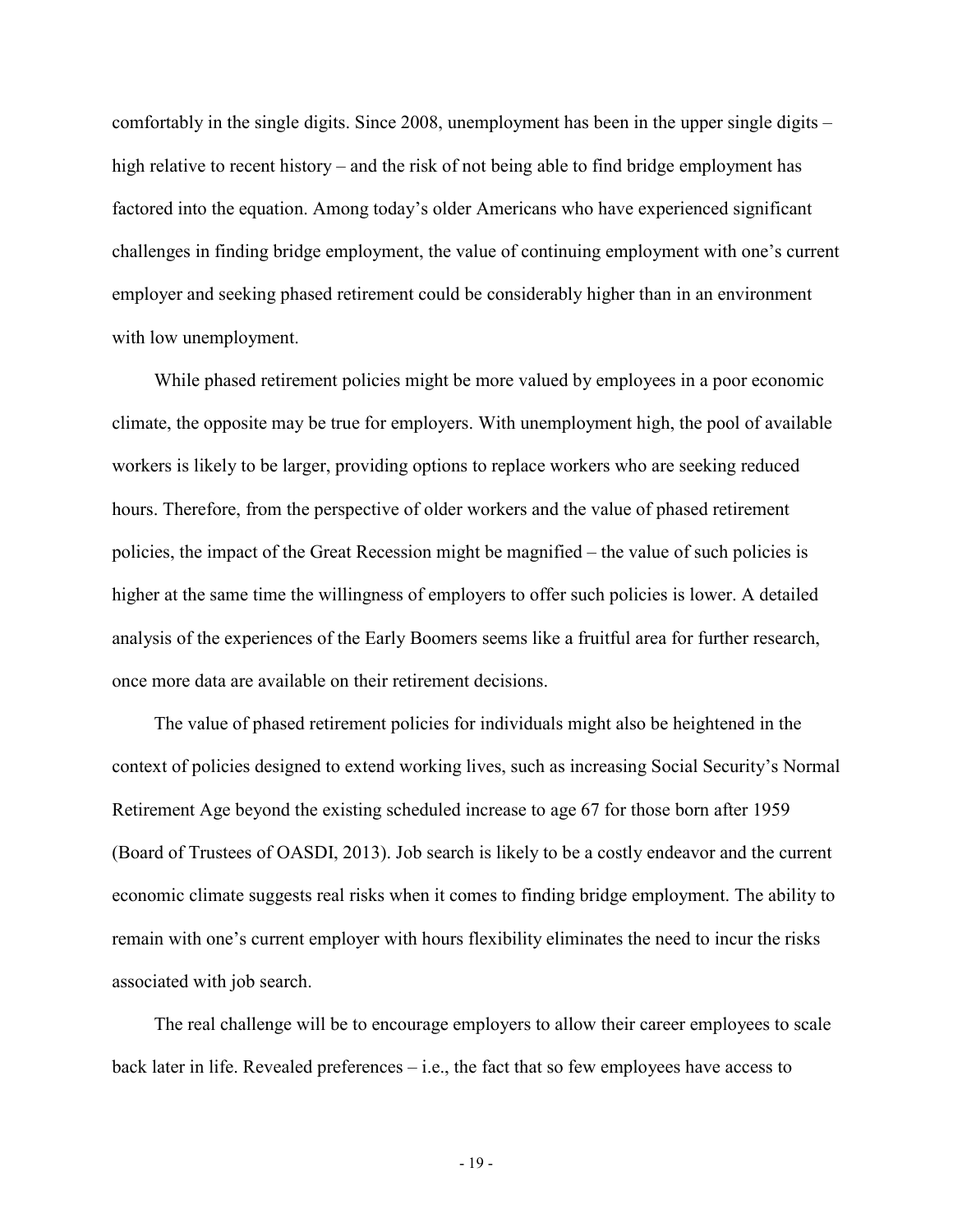phased retirement policies despite their clear preferences for them – suggests that most employers see the costs of such arrangements outweighing the benefits. One obvious cost to employers is the challenge of finding workers to complete the work that remains as an older scales back their hours, plus any additional coordination necessary to ensure that two (or more) people complete the work as efficiently as one worker. The human resource branch of these employers may also have to navigate regulatory requirements associated with fringe benefits, such as health insurance and pensions, as the status of older career workers changes to part time. Given these challenges, it is understandable why so many employers in the United State opt against reduced hours arrangements.

Mitigating these challenges, such as through reductions in hourly wages, is one way to shift the cost-benefit equation for employers. Another way is to shed light on the likely benefits of offering phased retirement policies in the years ahead, especially in light of two trends. One trend is the aging of our population (Arias, Curtin, & Anderson, 2008). The US Bureau of Labor Statistics estimates that within the next ten years the fraction of the US labor force aged 55 and older will increase from 20 percent to 25 percent – a five percentage point increase in less than 10 years (Toossi, 2012). With fewer middle-aged workers available, many employers may find it beneficial to have at least some hours from their older employees, especially if the alternative is zero hours if they choose bridge employment instead of remaining full time on their existing job. The second trend is that, sooner or later, the macroeconomic outlook will improve. Once economic growth and unemployment return to levels more in line with recent history, older workers will have options and employers may once again have to find ways to look attractive to workers generally in order to retain talent and minimize the costs of recruiting and training. Phased retirement policies are a potentially effective way to do so.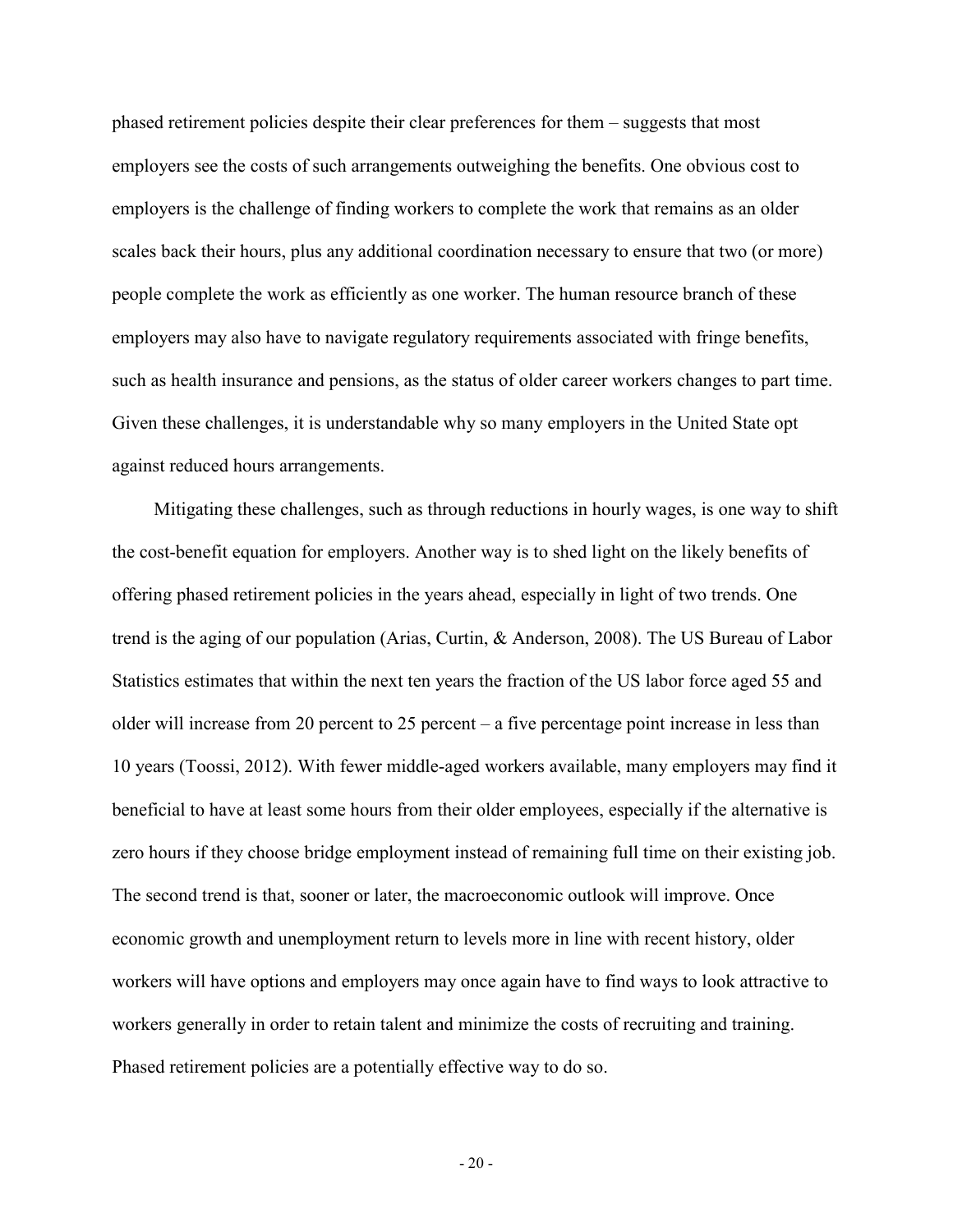Over the past several decades the literature on retirement transitions in the United States has focused on bridge job activity. This focus on bridge jobs is a logical response to fact that, in the U.S., bridge job prevalence is substantially higher than other forms of gradual retirement, such as reentry and phased retirement. In a high-growth, dynamic economic environment with low unemployment, older Americans seeking a job change later in life could be reasonably assured that they would find work. In the near term, to the extent that the current slow-growth, elevated-unemployment economic environment continues, many older workers may be looking to stay with their existing employers, and phased retirement policies could enable them to do so. The first of three avenues of gradual retirement – phased retirement, bridge employment, and reentry – may start becoming relatively more important in the United States in the years ahead.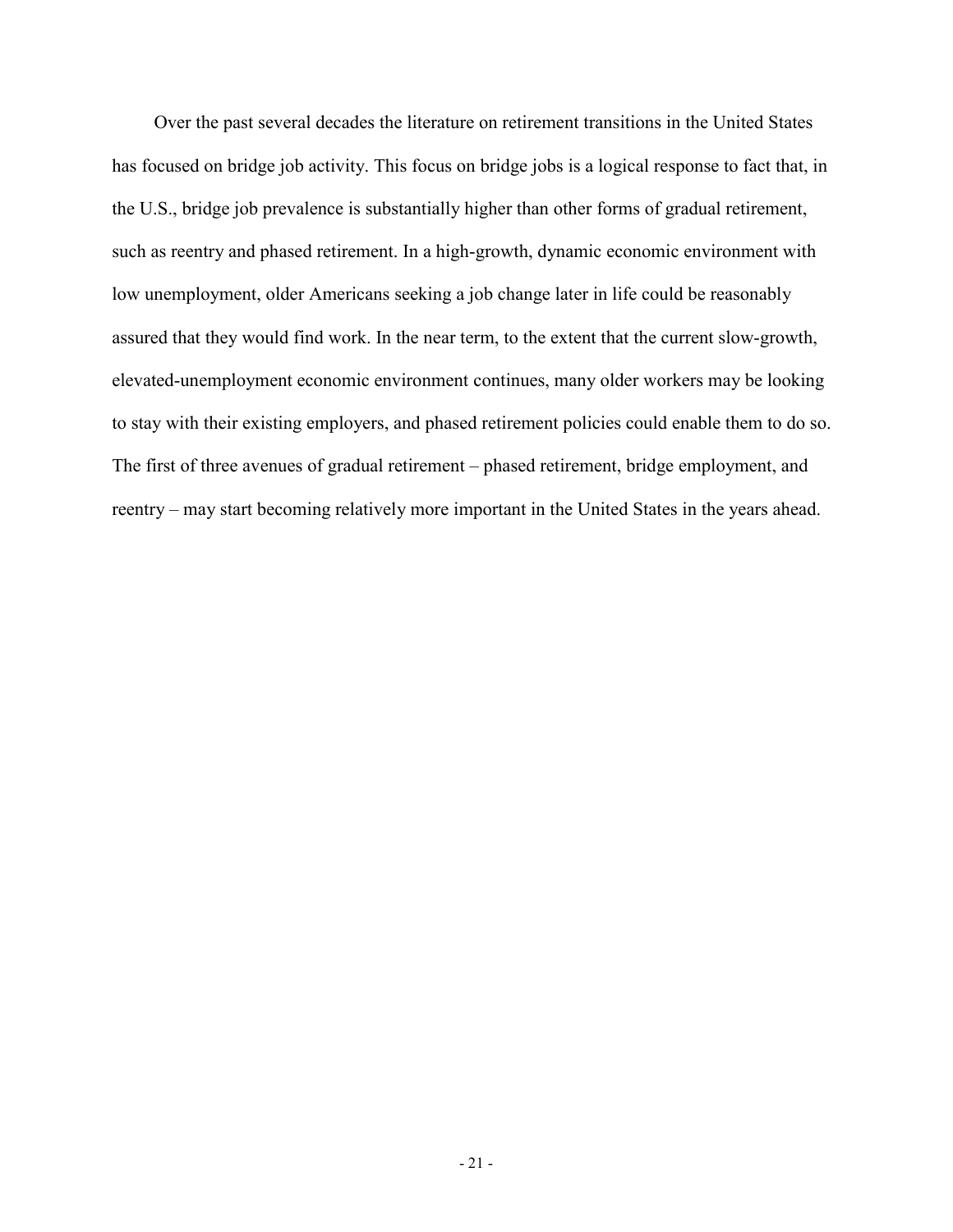## **References**

- Aaronson, D., & French, E. (2004). The effect of part-time work on wages: evidence from the social security rules. *Journal of Labor Economics, 22*, 329–352.
- AARP. (2014). *Staying ahead of the curve 2013: The AARP work and career study: Older workers in an uneasy job market.* Washington, DC: AARP.
- Arias E., Curtin L. R., Wei R., & Anderson R. N. (2008). United States decennial life tables for 1999– 2001, United States life tables. National vital statistics reports, 57(1), Hyattsville, MD: National Center for Health Statistics.
- Board of Trustees of OASDI. (2013). *The 2013 annual report of the board of trustees of the federal oldage and survivors insurance and federal disability insurance trust funds.* Washington, DC: U.S. Government Printing Office.
- Cahill, K. E., Giandrea, M. D., & Quinn, J. F. (2006). Retirement patterns from career employment, *The Gerontologist,* 46(4), 514-523.
- Cahill, K. E., Giandrea, M. D., & Quinn, J. F. (2011). Reentering the labor force after retirement *Monthly Labor Review*, 134(6), 34-42 (June).
- Cahill, K. E., Giandrea, M. D., & Quinn, J. F. (2012). Bridge employment. In M. Wang (Ed.), *The Oxford Handbook of Retirement*. New York, NY: Oxford University Press, 293-310.
- Cahill, K. E., Giandrea, M. D., & Quinn, J. F. (2013a). Retirement patterns and the macroeconomy, 1992 – 2010: The prevalence and determinants of bridge jobs, phased retirement, and re-entry among three recent cohorts of older Americans. *The Gerontologist,* doi: 10.1093/gerontgnt146.
- Cahill, K. E., Giandrea, M. D., & Quinn, J. F. (2013b). New evidence on self-employment transitions among older Americans with career jobs." U.S. Bureau of Labor Statistics WP-463.
- Charles, K. K., & Decicca, P. (2007). Hours flexibility and retirement. *Economic Inquiry, 45*, 251–267.
- Giandrea, M. D., Cahill, K.E., & Quinn, J. F. (2009). Bridge jobs: a comparison across cohorts, *Research on Aging*, 31(5), 549-576.
- Gielen, A. C. (2009). Working hours flexibility and older workers' labor supply. *Oxford Economic Papers, 61*, 240–274.
- Hoffman, L. & Andrew, E. (2010). *Maximizing the potential of older adults: Benefits to state economies and individual well-being*. Washington, DC: NGA Center for Best Practices.
- James, J. B., Swanberg, J. E., & McKechnie, S. P. (2007). *Responsive workplaces for older workers: Job quality, flexibility and employee engagement*. Issue Brief No. 11. Chestnut Hill, MA: The Sloan Center on Aging & Work at Boston College.
- Johnson, R. W. (2011). Phased retirement and workplace flexibility for older adults: opportunities and challenges. *The ANNALS of the American Academy of Political and Social Science*, 638, 68–85.
- Juster, F. T. & Suzman, R. (1995). An overview of the health and retirement study. U*Journal of Human Resources*, 30(Supplement), S7-S56.
- Kantarci, T. & van Soest, A. (2008). Gradual retirement: preferences and limitations," *De Economist*, 156(2), 113-144.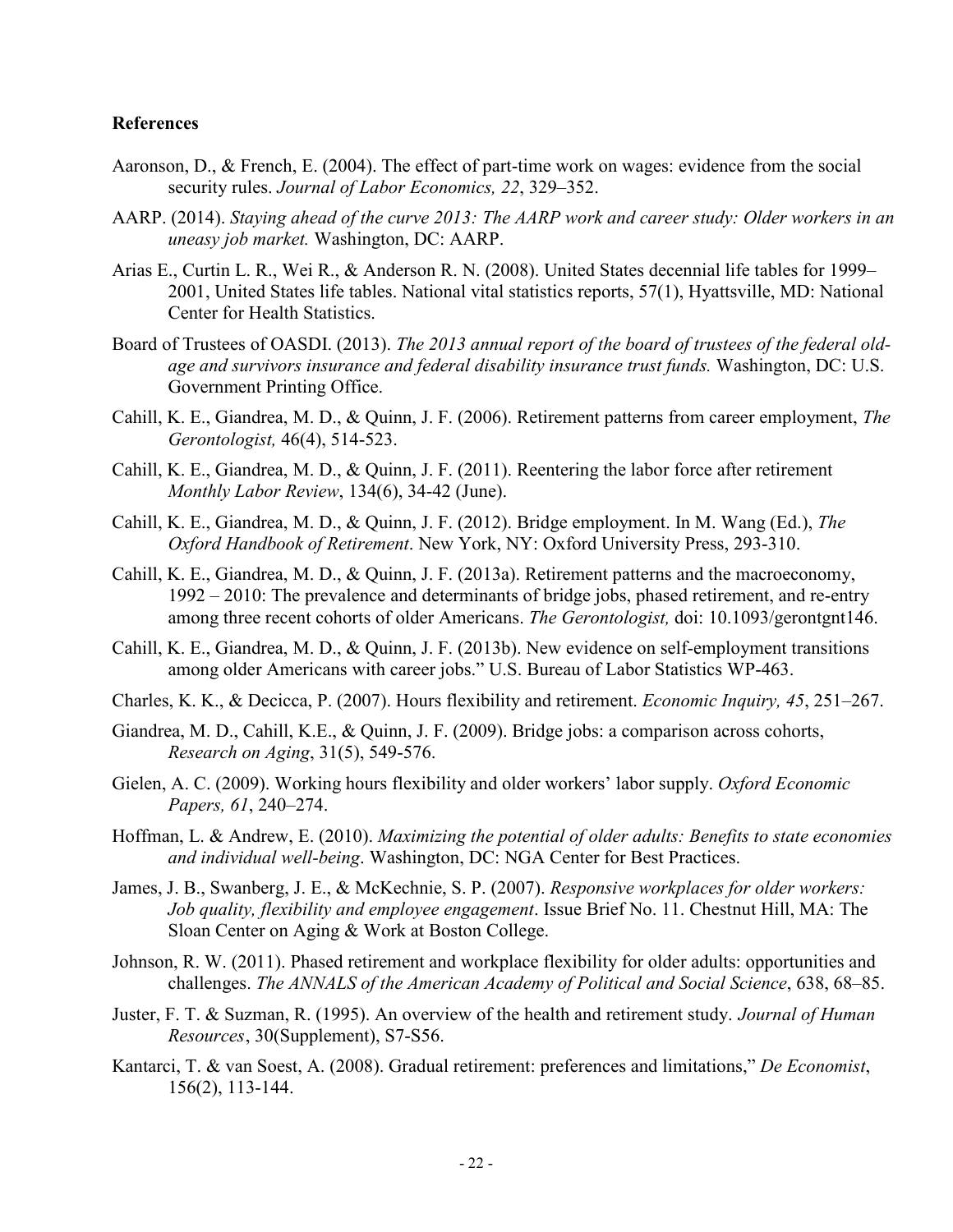- Karp, F. (2007). *Growing older in America: The health and retirement study.* Washington, D.C.: U.S. Department of Health and Human Services.
- Maestas, N. (2010). Back to work: Expectations and realizations of work after retirement. *Journal of Human Resources, 45*, 719–748.
- Quinn, J. F. (1999). *Retirement Patterns and Bridge Jobs in the 1990s*. Issue Brief No. 206. Washington, DC: Employee Benefit Research Institute, 1-23.
- Quinn, J. F. (2010). Work, retirement, and the encore career: Elders and the future of the American workforce. *Generations,* 34*, 45*-*55*.
- Quinn, J. F., Cahill, K. E., & Giandrea, M. G. (2011). *Early retirement: the dawn of a new era?* TIAA-CREF Institute *Policy Brief* (July).
- Ruhm, C. J. (1990). Bridge jobs and partial retirement, *Journal of Labor Economics*, 8(4), 482-501.
- Ruhm, C. J. (1991). Career employment. *Industrial Relations, 30*, 193–208.
- Sheaks, C., Pitt-Catsouphes, M. & Smyer, M.A. (2010). *Phased retirement.* Washington, DC: Georgetown University Law Center Legal and Research Summary Sheet. http://scholarship.lw.georgetown.edu/legal/58.
- Shultz, K. S. & Wang, M. (2011). Psychological perspectives on the changing nature of retirement. *American Psychologist, 66*, 170–179.
- Sloan Center on Aging & Work at Boston College. (2013a). *Schedule flexibility in the workplace: employee access and use*. Fact Sheet #34A. Chestnut Hill, MA: The Sloan Center on Aging & Work at Boston College.
- Sloan Center on Aging & Work at Boston College. (2013b). *Schedule flexibility in the workplace: implementation and effectiveness*. Fact Sheet #34B. Chestnut Hill, MA: The Sloan Center on Aging & Work at Boston College.
- Toossi, M. (2012). Labor force projections to 2020: a more slowly growing workforce. *Monthly Labor Review*, 135(1), 43–64.
- Zissimopoulos, J. M., & Karoly, L. A. (2007). Transitions to self-employment at older ages: The role of wealth, health, health insurance and other factors. *Labour Economics*, 14, 269 – 295.
- Zissimopoulos, J.M., & Karoly, L. A. (2013). Labor-force dynamics at older ages: Movements into selfemployment for workers and nonworkers. *Research on Aging*, 31(1), 89-111.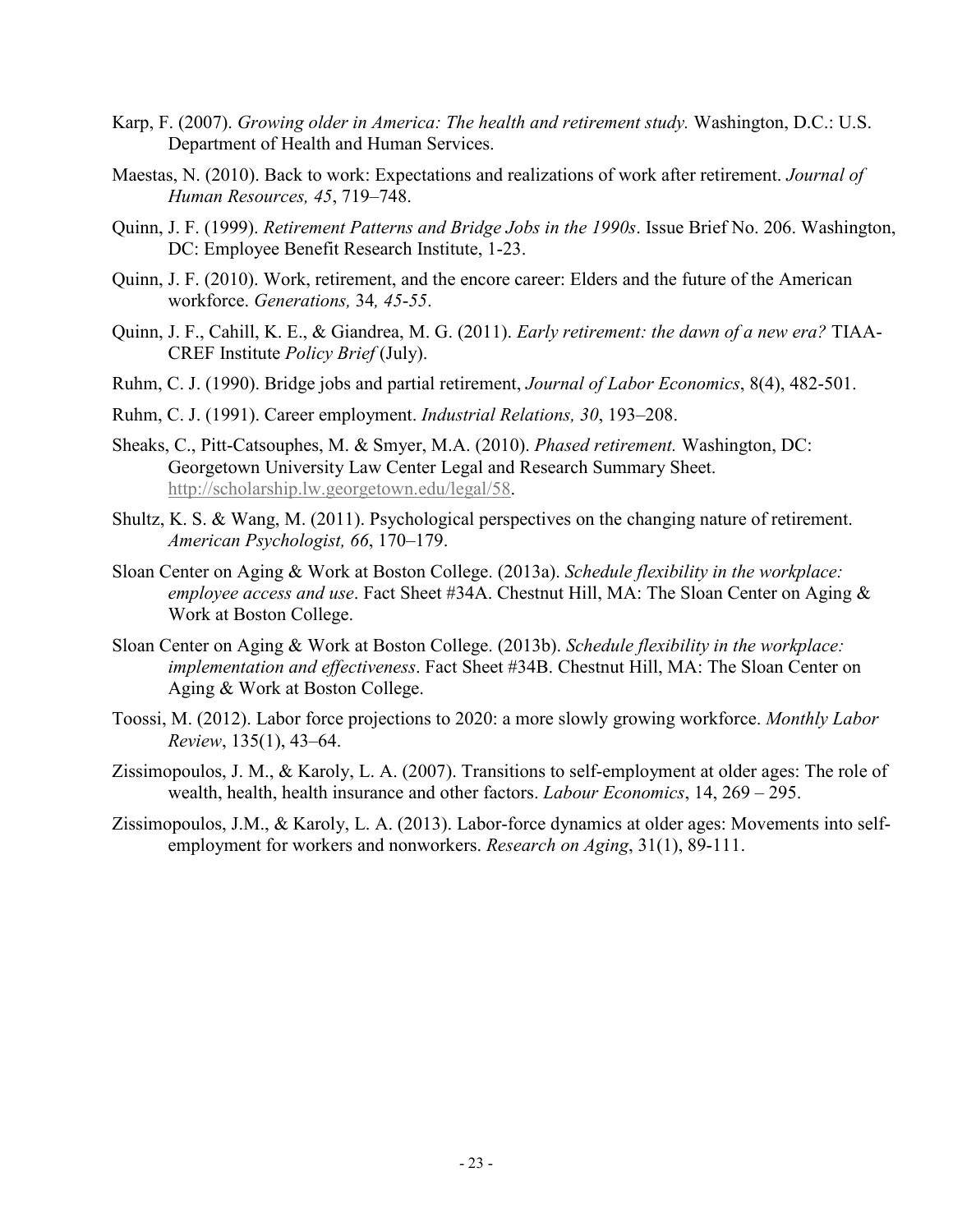# Sample Sizeby Gender, HRS Cohort, and Work Status

|                                     |                 | Men        |               | Women    |            |               |  |
|-------------------------------------|-----------------|------------|---------------|----------|------------|---------------|--|
|                                     | <b>HRS</b> Core | War Babies | Early Boomers | HRS Core | War Babies | Early Boomers |  |
| Year of first interview             | 1992            | 1998       | 2004          | 1992     | 1998       | 2004          |  |
| Respondent's age at first interview | 51 to 61        | 51 to 56   | 51 to 56      | 51 to 61 | 51 to 56   | 51 to 56      |  |
| Participated in first wave          |                 |            |               |          |            |               |  |
| $\mathbf n$                         | 5,869           | 1,197      | 1,527         | 6,783    | 1,332      | 1,803         |  |
| Worked since age 50                 |                 |            |               |          |            |               |  |
| n                                   | 5,358           | 981        | 1,086         | 5,308    | 803        | 1,083         |  |
| % of respondents                    | 91%             | 82%        | 71%           | 78%      | 60%        | 60%           |  |
| On FTC job in first interview       |                 |            |               |          |            |               |  |
| n                                   | 3,061           | 793        | 846           | 2,567    | 516        | 681           |  |
| % of respondents                    | 52%             | 66%        | 55%           | 38%      | 39%        | 38%           |  |
| Age-eligibile respondents only      |                 |            |               |          |            |               |  |
| n                                   | 2,649           | 699        | 783           | 1,791    | 441        | 594           |  |
| % of respondents                    | 45%             | 58%        | 51%           | 26%      | 33%        | 33%           |  |
| Wage-and-salary workers only        |                 |            |               |          |            |               |  |
| n                                   | 2,089           | 572        | 647           | 1,616    | 396        | 549           |  |
| % of respondents                    | 36%             | 48%        | 42%           | 24%      | 30%        | 30%           |  |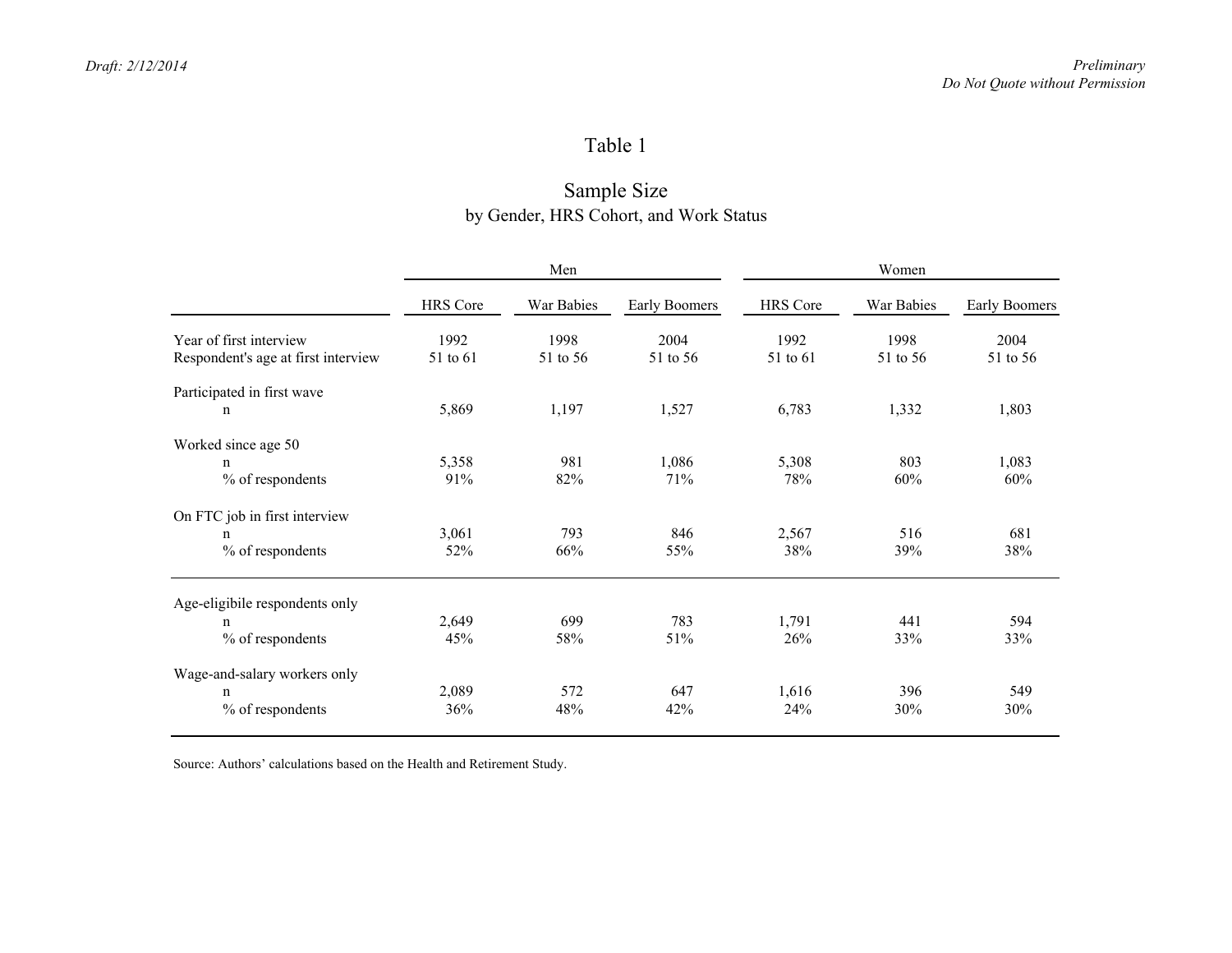## Availability and Use of Hours Flexibility in Career EmploymentHRS Respondents with a Wage-and-Salary Full-Time Career Job at the Time of the First Interview (horizontal percentages)by Gender and HRS Cohort

|                      |       |     | Availability of flexible hours<br>arrangement on the career job | Reduced FTC job hours $\ge$ 20% |                           |  |
|----------------------|-------|-----|-----------------------------------------------------------------|---------------------------------|---------------------------|--|
|                      | $n^a$ | Any | Half time <sup>c</sup>                                          | Still on FTC <sup>d</sup>       | Transitioned <sup>e</sup> |  |
| Men                  |       |     |                                                                 |                                 |                           |  |
| <b>HRS</b> Core      | 2,089 | 25% | 11%                                                             | 8%                              | 9%                        |  |
| War Bablies          | 572   | 26% | 12%                                                             | 8%                              | 8%                        |  |
| <b>Early Boomers</b> | 647   | 27% | 10%                                                             | 9%                              | 3%                        |  |
| Women                |       |     |                                                                 |                                 |                           |  |
| <b>HRS</b> Core      | 1,616 | 27% | 17%                                                             | 4%                              | 10%                       |  |
| War Bablies          | 396   | 24% | 14%                                                             | 8%                              | $7\%$                     |  |
| <b>Early Boomers</b> | 549   | 25% | 16%                                                             | 4%                              | 4%                        |  |

Notes:

<sup>a</sup> Includes age-eligible respondents on a wage-and-salary FTC job at the time of the first interview.

<sup>b</sup> Based on the following question: "Not counting overtime hours, could you reduce the number of paid hours in your regular work schedule?"

<sup>c</sup> Based on the following question: "If you wanted to work half time on this job, would your employer allow you to do that?"

<sup>d</sup> Includes respondents currently on a FTC job or last observed on a FTC job.

<sup>e</sup> Includes respondents who transitioned from career employment. Hours reductions are measured as of the most recent wave on the career job.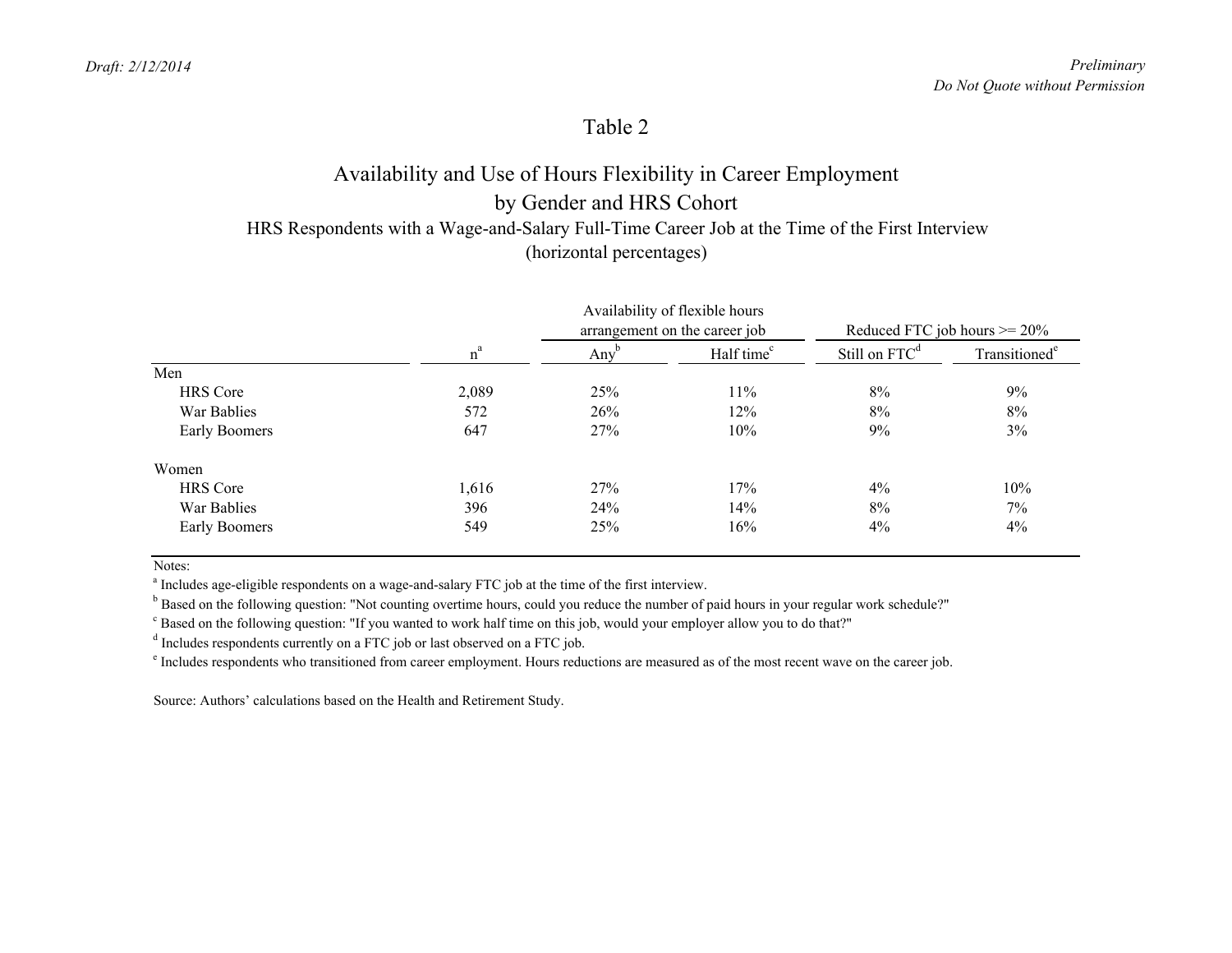## Prevalence and Part-time Status of Bridge Employmentby Gender and HRS CohortHRS Respondents with a Wage-and-Salary Full-Time Career Job at the Time of the First Interview(horizontal percentages)

|                 | $n^a$ | Still on or<br>last observed on<br>career job | Moved to<br>bridge job <sup>b</sup> | Moved to<br>no job | Don't<br>know | Bridge job/<br>$(bridge job + no$<br>job) | PT bridge<br>job $(\%)$ |
|-----------------|-------|-----------------------------------------------|-------------------------------------|--------------------|---------------|-------------------------------------------|-------------------------|
| Men             |       |                                               |                                     |                    |               |                                           |                         |
| <b>HRS</b> Core | 2,089 | 23%                                           | 36%                                 | 37%                | 4%            | 50%                                       | 52%                     |
| War Bablies     | 572   | 27%                                           | 37%                                 | 32%                | $4\%$         | 54%                                       | 42%                     |
| Early Boomers   | 647   | 51%                                           | 30%                                 | 17%                | 3%            | 64%                                       | 22%                     |
| Women           |       |                                               |                                     |                    |               |                                           |                         |
| <b>HRS</b> Core | 1,616 | 20%                                           | 37%                                 | 39%                | $4\%$         | 49%                                       | 64%                     |
| War Bablies     | 396   | 26%                                           | 41%                                 | 28%                | $4\%$         | 59%                                       | 47%                     |
| Early Boomers   | 549   | 47%                                           | 36%                                 | 14%                | 3%            | 73%                                       | 35%                     |

Notes:

<sup>a</sup> Includes age-eligible respondents on a wage-and-salary FTC job at the time of the first interview.

<sup>b</sup> Does not include respondents who were not working for two consecutive waves following FTC employment and who later reentered.

 $\epsilon$  Based on the following question: "Not counting overtime hours, could you reduce the number of paid hours in your regular work schedule?"

<sup>d</sup> Based on the following question: "If you wanted to work half time on this job, would your employer allow you to do that?"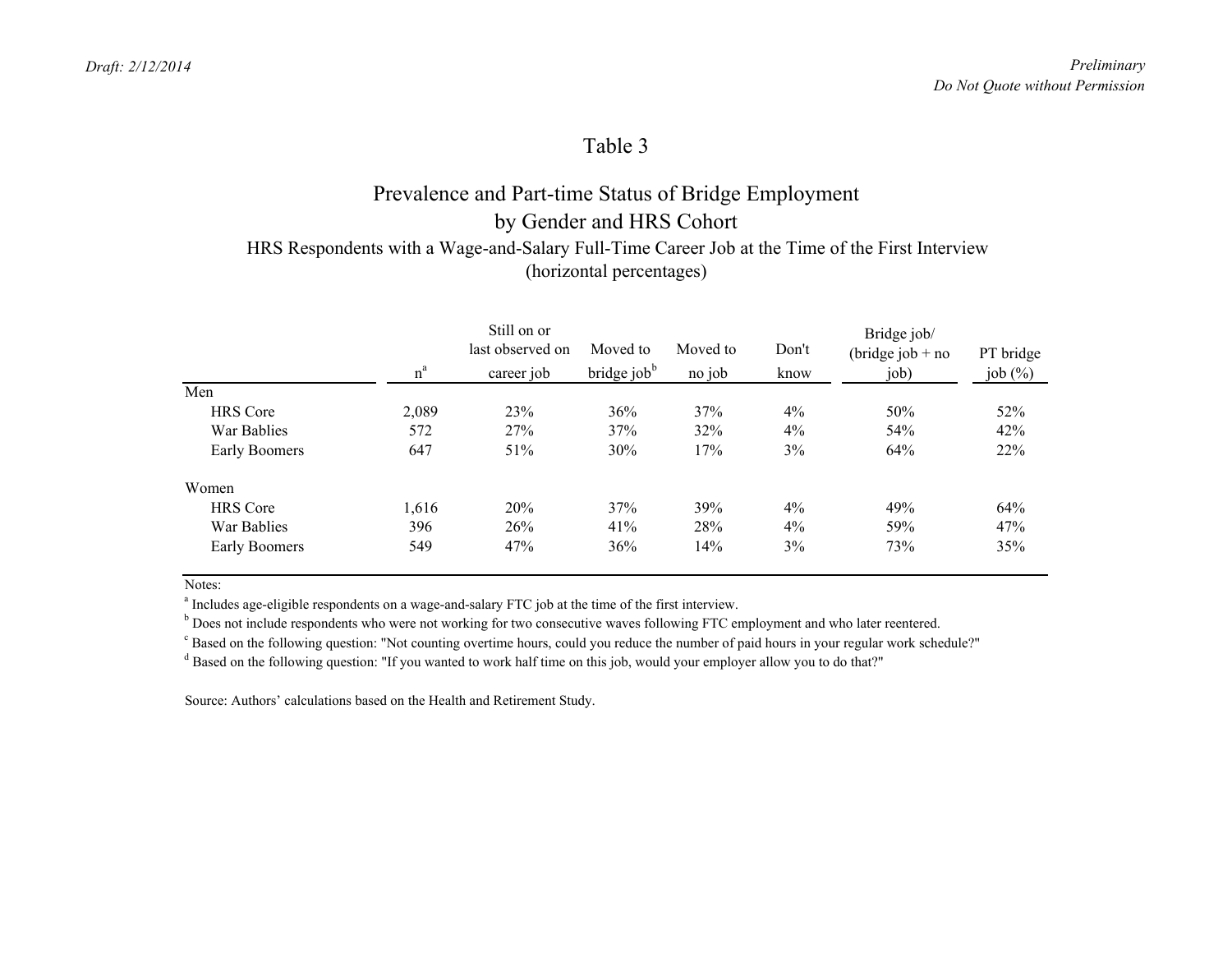## Table 4a

# Prevalence and Part-time Status of Bridge Jobs by Gender and Hours Flexibility Status on the Career Job(horizontal percentages)HRS Core Respondents with a Wage-and-Salary Full-Time Career Job at the Time of the First Interview

|                               | $n^a$ | Still on or<br>last observed on<br>career job | Moved to<br>bridge job <sup>b</sup> | Moved to<br>no job | Don't<br>know | Bridge job/<br>(bridge job<br>$+$ no job) | PT bridge<br>job $(\%)$ |
|-------------------------------|-------|-----------------------------------------------|-------------------------------------|--------------------|---------------|-------------------------------------------|-------------------------|
| Men                           |       |                                               |                                     |                    |               |                                           |                         |
| No access <sup>c</sup>        | 1,442 | 24%                                           | 34%                                 | 39%                | 4%            | 46%                                       | 50%                     |
| Access, not used <sup>a</sup> | 461   | 19%                                           | 42%                                 | 33%                | 6%            | 56%                                       | 51%                     |
| Reduced hours <sup>e</sup>    | 177   | 20%                                           | 45%                                 | 33%                | $1\%$         | 58%                                       | 63%                     |
| Women                         |       |                                               |                                     |                    |               |                                           |                         |
| No access <sup>c</sup>        | 1,092 | 20%                                           | 34%                                 | 42%                | 4%            | 45%                                       | 60%                     |
| Access, not used <sup>d</sup> | 380   | 22%                                           | 41%                                 | 33%                | $4\%$         | 55%                                       | 68%                     |
| Reduced hours <sup>e</sup>    | 136   | 10%                                           | 53%                                 | 37%                | $1\%$         | 59%                                       | 74%                     |

Notes:

<sup>a</sup> Includes age-eligible respondents on a wage-and-salary FTC job at the time of the first interview.

<sup>b</sup> Does not include respondents who were not working for two consecutive waves following FTC employment and who later reentered.

 $\epsilon$  Based on the following question: "Not counting overtime hours, could you reduce the number of paid hours in your regular work schedule?"

<sup>d</sup> Respondent did not reduce career job hours by 20 percent or more and responded affirmatively to the following question: "Not counting overtime hours, could you reduce the number of paid hours in your regular work schedule?"

<sup>e</sup> Reduced career job hours by 20 percent or more.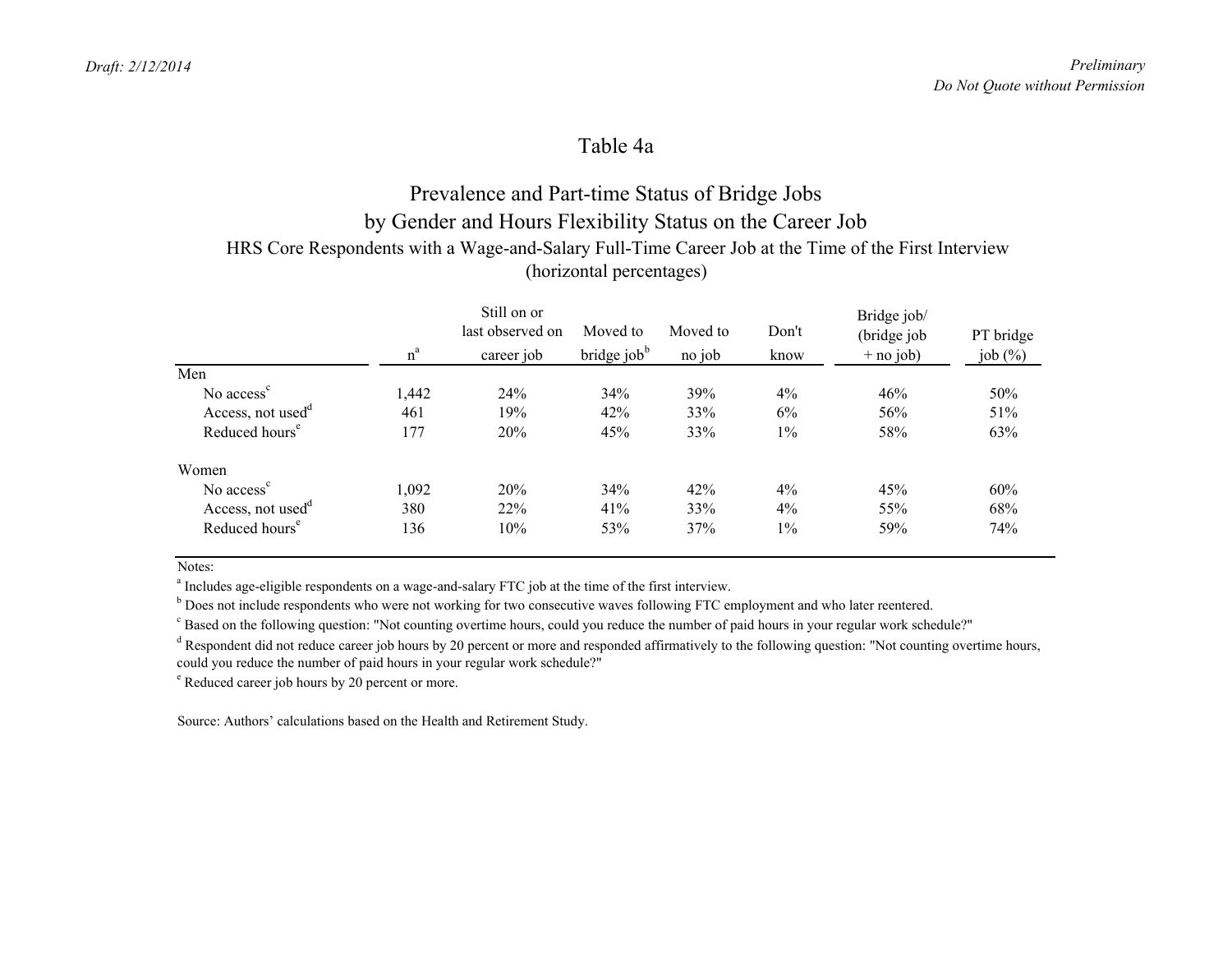## Table 4b

# Prevalence and Part-time Status of Bridge Jobs by Gender and Hours Flexibility Status on the Career Job HRS War Baby Respondents with a Wage-and-Salary Full-Time Career Job at the Time of the First Interview(horizontal percentages)

|                               | $n^a$ | Still on or<br>last observed on<br>career job | Moved to<br>bridge job <sup>b</sup> | Moved to<br>no job | Don't<br>know | Bridge job/<br>(bridge job<br>$+$ no job) | PT bridge<br>job $(\%)$ |
|-------------------------------|-------|-----------------------------------------------|-------------------------------------|--------------------|---------------|-------------------------------------------|-------------------------|
| Men                           |       |                                               |                                     |                    |               |                                           |                         |
| No access <sup>c</sup>        | 392   | 27%                                           | 36%                                 | 33%                | $4\%$         | 52%                                       | 40%                     |
| Access, not used <sup>d</sup> | 133   | 29%                                           | 37%                                 | 30%                | 4%            | 55%                                       | 47%                     |
| Reduced hours <sup>e</sup>    | 47    | 28%                                           | 43%                                 | 21%                | 9%            | 67%                                       | ----                    |
| Women                         |       |                                               |                                     |                    |               |                                           |                         |
| No access <sup>c</sup>        | 278   | 27%                                           | 38%                                 | 31%                | $4\%$         | 56%                                       | 46%                     |
| Access, not used <sup>a</sup> | 85    | 25%                                           | 52%                                 | 21%                | $2\%$         | 71%                                       | 44%                     |
| Reduced hours <sup>e</sup>    | 30    | 27%                                           | 37%                                 | 30%                | 7%            | 55%                                       | ----                    |

Notes:

<sup>a</sup> Includes age-eligible respondents on a wage-and-salary FTC job at the time of the first interview.

<sup>b</sup> Does not include respondents who were not working for two consecutive waves following FTC employment and who later reentered.

 $\epsilon$  Based on the following question: "Not counting overtime hours, could you reduce the number of paid hours in your regular work schedule?"

<sup>d</sup> Respondent did not reduce career job hours by 20 percent or more and responded affirmatively to the following question: "Not counting overtime hours, could you reduce the number of paid hours in your regular work schedule?"

<sup>e</sup> Reduced career job hours by 20 percent or more.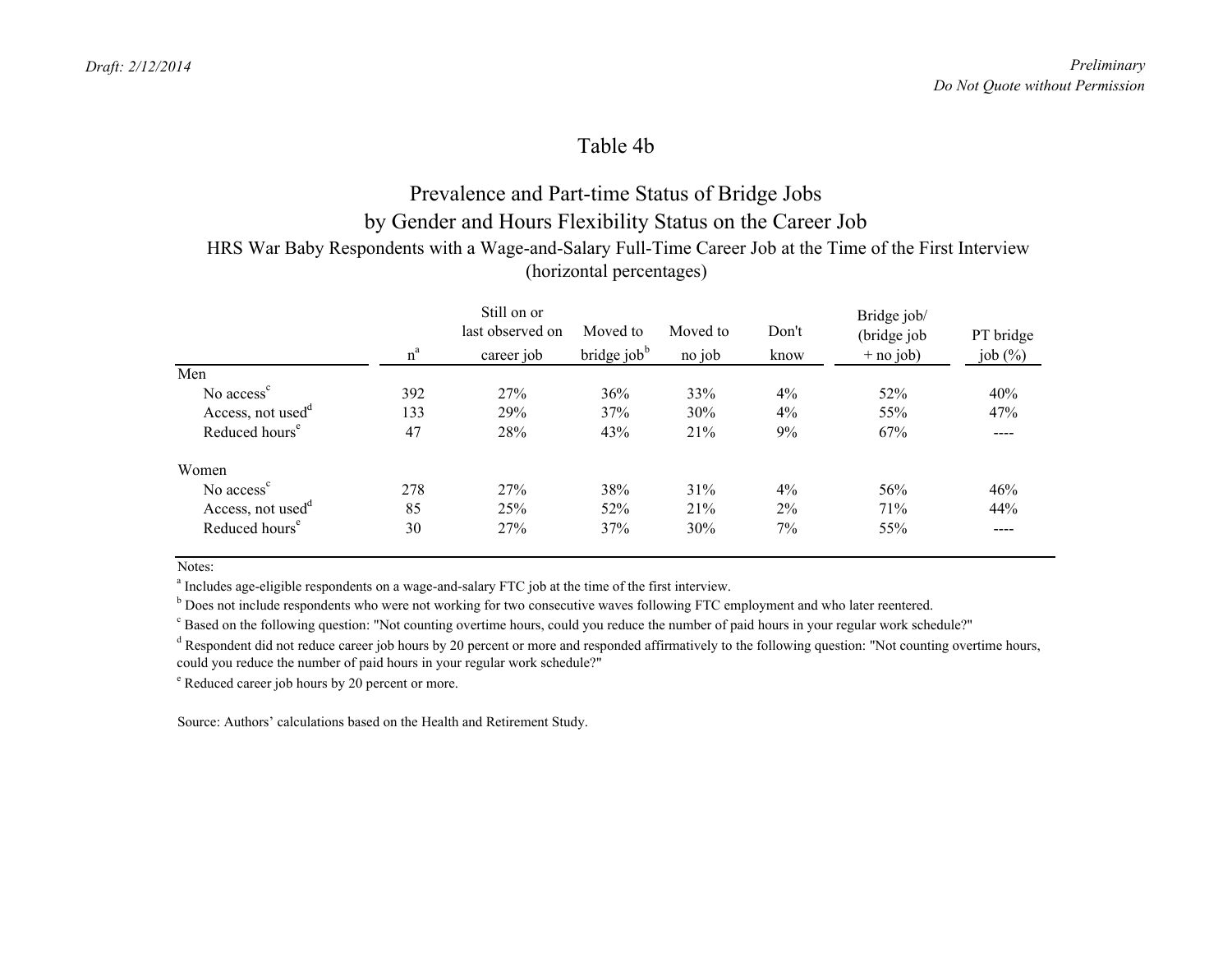# HRS Respondents with a Wage-and-Salary Full-Time Career Job at the Time of the First Interview Mean and Median Tenure in Career and Bridge Employmentby Gender, HRS Cohort, and Hours Flexibility Status(horizontal percentages)

|                 |       |                        | Mean (median) tenure on career job |                               | Mean (median) tenure on bridge job |                                  |                               |  |
|-----------------|-------|------------------------|------------------------------------|-------------------------------|------------------------------------|----------------------------------|-------------------------------|--|
|                 | $n^a$ | No access <sup>b</sup> | Access;<br>not used <sup>c</sup>   | Reduced<br>hours <sup>d</sup> | No access <sup>b</sup>             | Access;<br>not used <sup>c</sup> | Reduced<br>hours <sup>d</sup> |  |
| Men             |       |                        |                                    |                               |                                    |                                  |                               |  |
| <b>HRS</b> Core | 2,089 | 22.2                   | 18.9                               | 20.8                          | 1.6                                | 2.2                              | 2.3                           |  |
|                 |       | (23.2)                 | (17.6)                             | (19.7)                        | (1.0)                              | (1.0)                            | (1.1)                         |  |
| War Bablies     | 572   | 21.2                   | 19.9                               | 23.7                          | 1.4                                | 1.6                              | 1.6                           |  |
|                 |       | (22.2)                 | (20.4)                             | (23.8)                        | (1.0)                              | (1.0)                            | (1.0)                         |  |
| Women           |       |                        |                                    |                               |                                    |                                  |                               |  |
| <b>HRS</b> Core | 1,616 | 18.1                   | 17.9                               | 20.2                          | 2.3                                | 2.8                              | 3.3                           |  |
|                 |       | (17.7)                 | (17.0)                             | (19.7)                        | (1.0)                              | (1.1)                            | (1.0)                         |  |
| War Bablies     | 396   | 18.9                   | 13.7                               | 21.5                          | 1.4                                | 2.5                              | 1.8                           |  |
|                 |       | (19.3)                 | (11.0)                             | (20.3)                        | (1.0)                              | (1.0)                            | (1.0)                         |  |

Notes:

<sup>a</sup> Includes age-eligible respondents on a wage-and-salary FTC job at the time of the first interview.

<sup>b</sup> Based on the following question: "Not counting overtime hours, could you reduce the number of paid hours in your regular work schedule?"

<sup>c</sup> Respondent did not reduce career job hours by 20 percent or more and responded affirmatively to the following question: "Not counting overtime hours, could you reduce the number of paid hours in your regular work schedule?"

<sup>d</sup> Reduced career job hours by 20 percent or more.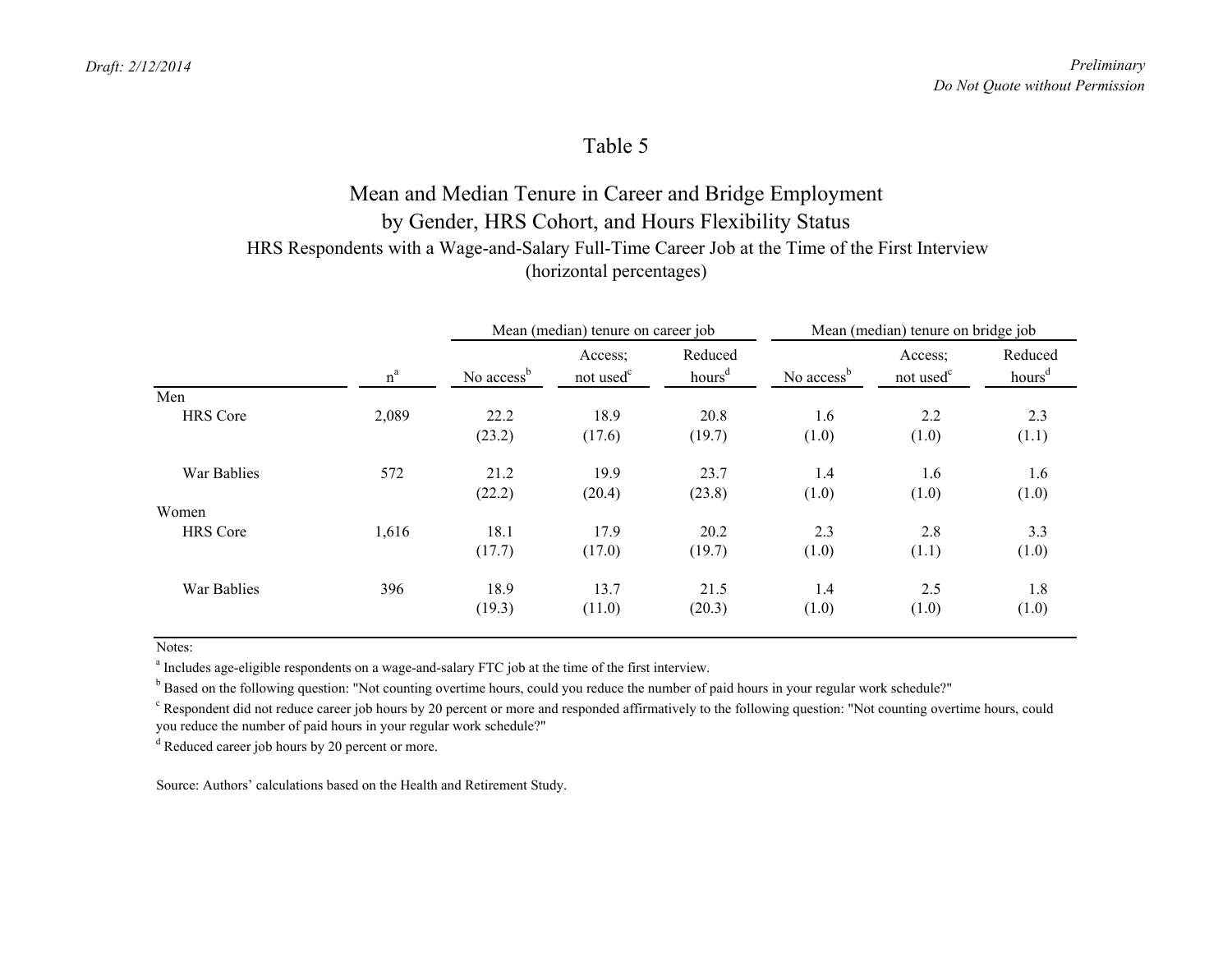#### Mean Years in Career Employment, by Gender, Hours Flexibility Status, and Worker CharacteristicsHRS Core Respondents with a Wage-and-Salary Full-Time Career Job at the Time of the First Interview(vertical percentages)

|                       |        | Men  |                                                |      |                                                                       |               |                            | Women                                                   |      |          |                                                                       |                            |               |          |
|-----------------------|--------|------|------------------------------------------------|------|-----------------------------------------------------------------------|---------------|----------------------------|---------------------------------------------------------|------|----------|-----------------------------------------------------------------------|----------------------------|---------------|----------|
|                       | $n^a$  |      | No access to hours<br>flexibility <sup>b</sup> |      | Access to hours<br>flexibility; no reduction<br>in hours <sup>c</sup> |               | Reduced hours <sup>d</sup> | No access to hours<br>$n^a$<br>flexibility <sup>b</sup> |      |          | Access to hours<br>flexibility; no reduction<br>in hours <sup>c</sup> | Reduced hours <sup>d</sup> |               |          |
|                       | $(\%)$ | $\%$ | Mean yrs                                       | $\%$ | Mean yrs                                                              | $\frac{0}{0}$ | Mean yrs                   | (%)                                                     | $\%$ | Mean yrs | $\frac{0}{0}$                                                         | Mean yrs                   | $\frac{0}{0}$ | Mean yrs |
|                       |        |      |                                                |      |                                                                       |               |                            |                                                         |      |          |                                                                       |                            |               |          |
| All                   | 100%   | 69%  | 22.2                                           | 22%  | 18.9                                                                  | 9%            | 20.8                       | 100%                                                    | 68%  | 18.1     | 24%                                                                   | 17.9                       | 8%            | 20.2     |
| Age at transition     |        |      |                                                |      |                                                                       |               |                            |                                                         |      |          |                                                                       |                            |               |          |
| $\leq$ =55            | 18%    | 19%  | 16.6                                           | 21%  | 14.0                                                                  | 4%            | 16.9                       | 21%                                                     | 21%  | 13.6     | 23%                                                                   | 10.8                       | 8%            | 14.4     |
| 56-61                 | 49%    | 52%  | 22.8                                           | 42%  | 18.7                                                                  | 42%           | 18.4                       | 49%                                                     | 50%  | 18.1     | 47%                                                                   | 18.2                       | 54%           | 19.3     |
| 62-64                 | 18%    | 17%  | 25.1                                           | 18%  | 24.0                                                                  | 24%           | 19.4                       | 17%                                                     | 17%  | 20.8     | 15%                                                                   | 21.6                       | 18%           | 19.2     |
| $65+$                 | 15%    | 12%  | 24.8                                           | 19%  | 21.7                                                                  | 30%           | 25.6                       | 13%                                                     | 12%  | 22.8     | 15%                                                                   | 24.2                       | 19%           | 26.2     |
| Respondent's Health   |        |      |                                                |      |                                                                       |               |                            |                                                         |      |          |                                                                       |                            |               |          |
| Excellent/very good   | 51%    | 50%  | 22.3                                           | 53%  | 19.5                                                                  | 46%           | 20.8                       | 52%                                                     | 52%  | 18.2     | 50%                                                                   | 18.6                       | 55%           | 20.0     |
| Good                  | 32%    | 31%  | 22.7                                           | 32%  | 19.1                                                                  | 40%           | 21.3                       | 31%                                                     | 31%  | 18.9     | 31%                                                                   | 17.5                       | 30%           | 20.6     |
| Fair/poor             | 18%    | 19%  | 21.3                                           | 14%  | 18.2                                                                  | 14%           | 18.9                       | 18%                                                     | 18%  | 16.8     | 19%                                                                   | 16.8                       | 15%           | 20.1     |
| Education             |        |      |                                                |      |                                                                       |               |                            |                                                         |      |          |                                                                       |                            |               |          |
| Less than high school | 24%    | 25%  | 21.3                                           | 23%  | 18.9                                                                  | 24%           | 21.8                       | 21%                                                     | 22%  | 16.6     | 20%                                                                   | 17.5                       | 14%           | 17.1     |
| High school           | 53%    | 55%  | 22.9                                           | 52%  | 18.7                                                                  | 45%           | 18.1                       | 60%                                                     | 59%  | 18.1     | 64%                                                                   | 17.5                       | 48%           | 19.3     |
| College               | 22%    | 21%  | 21.2                                           | 24%  | 19.4                                                                  | 32%           | 23.6                       | 20%                                                     | 19%  | 19.9     | 16%                                                                   | 19.8                       | 38%           | 22.4     |
| Ethnicity             |        |      |                                                |      |                                                                       |               |                            |                                                         |      |          |                                                                       |                            |               |          |
| White                 | 82%    | 81%  | 22.4                                           | 85%  | 19.5                                                                  | 85%           | 20.5                       | 74%                                                     | 75%  | 17.7     | 72%                                                                   | 17.8                       | 80%           | 19.5     |
| Black                 | 14%    | 15%  | 22.2                                           | 12%  | 17.5                                                                  | 14%           | 22.2                       | 22%                                                     | 22%  | 19.9     | 24%                                                                   | 18.1                       | 18%           | 23.1     |
| Other                 | 4%     | 4%   | 17.8                                           | 3%   | 10.2                                                                  | 2%            | 23.4                       | 3%                                                      | 4%   | 14.3     | 3%                                                                    | 18.0                       | 2%            | 19.7     |
| Married               |        |      |                                                |      |                                                                       |               |                            |                                                         |      |          |                                                                       |                            |               |          |
| N <sub>o</sub>        | 20%    | 21%  | 21.4                                           | 19%  | 16.3                                                                  | 17%           | 18.5                       | 43%                                                     | 44%  | 18.0     | 43%                                                                   | 18.3                       | 40%           | 20.2     |
| Yes                   | 80%    | 79%  | 22.4                                           | 81%  | 19.9                                                                  | 83%           | 21.2                       | 57%                                                     | 56%  | 18.3     | 57%                                                                   | 17.6                       | 60%           | 20.1     |
| Dependent Child       |        |      |                                                |      |                                                                       |               |                            |                                                         |      |          |                                                                       |                            |               |          |
| No                    | 83%    | 84%  | 22.1                                           | 83%  | 18.7                                                                  | 76%           | 21.3                       | 71%                                                     | 72%  | 18.4     | 67%                                                                   | 18.4                       | 74%           | 20.2     |
| Yes                   | 17%    | 16%  | 22.7                                           | 17%  | 21.9                                                                  | 24%           | 19.0                       | 29%                                                     | 28%  | 17.6     | 33%                                                                   | 16.9                       | 26%           | 20.1     |
| <b>Working Spouse</b> |        |      |                                                |      |                                                                       |               |                            |                                                         |      |          |                                                                       |                            |               |          |
| No                    | 43%    | 42%  |                                                | 40%  | 21.8                                                                  | 50%           | 22.0                       | 39%                                                     | 40%  | 19.4     | 36%                                                                   |                            | 37%           | 21.8     |
| Yes                   | 57%    | 58%  | 21.5                                           | 60%  | 18.8                                                                  | 50%           | 21.1                       | 61%                                                     | 60%  | 17.8     | 64%                                                                   | 17.5                       | 63%           | 19.4     |
|                       |        |      | 23.5                                           |      |                                                                       |               |                            |                                                         |      |          |                                                                       | 18.2                       |               |          |

Notes:

<sup>a</sup> Includes age-eligible respondents on a wage-and-salary FTC job at the time of the first interview.

<sup>b</sup> Based on the following question: "Not counting overtime hours, could you reduce the number of paid hours in your regular work schedule?"

"Respondent did not reduce career job hours by 20 percent or more and responded affirmatively to the following question: "Not counting overtime hours, could you reduce the number of paid hours in your regular work schedule <sup>d</sup> Reduced career job hours by 20 percent or more.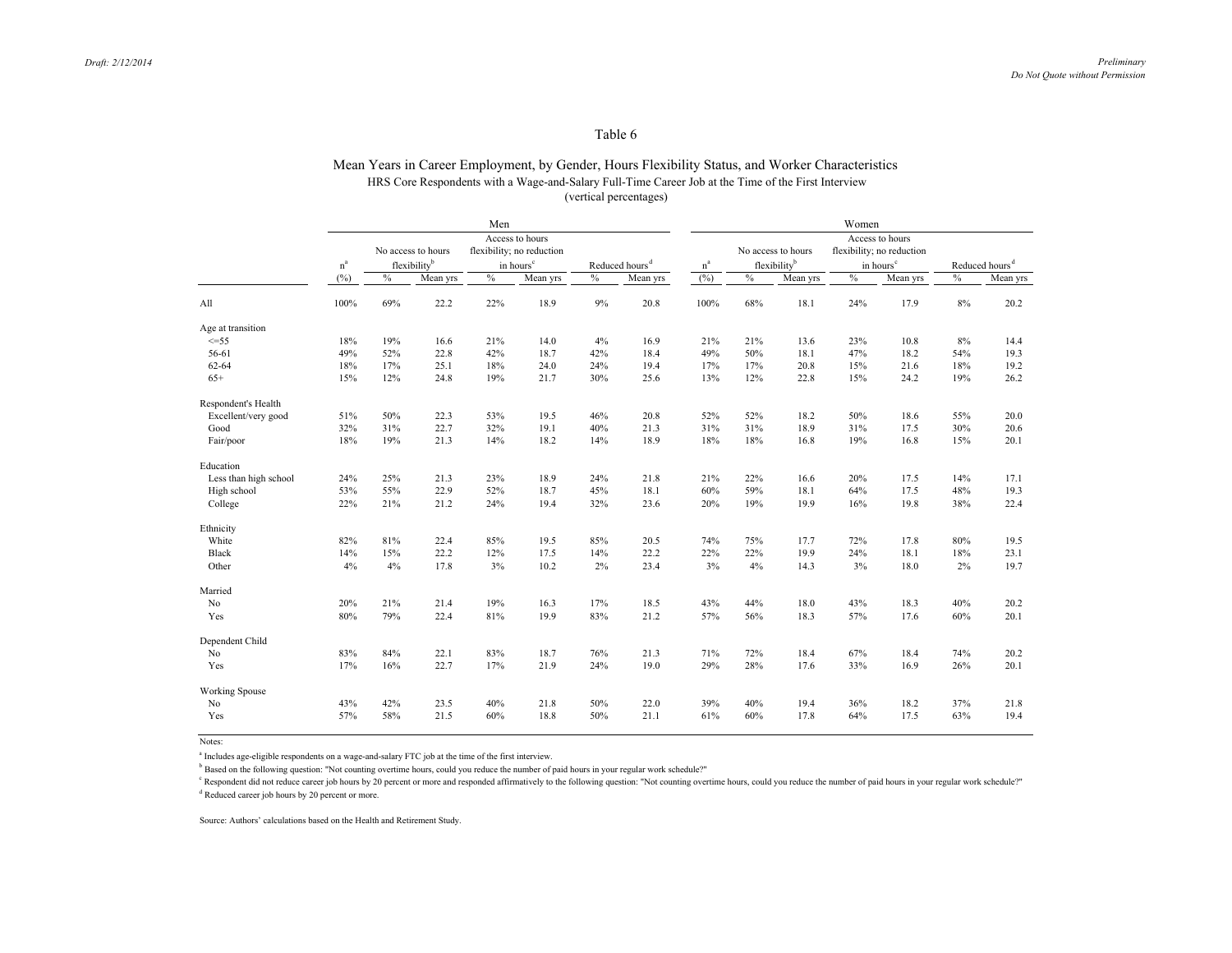### Table 6 (*continued* )

#### Mean Years in Career Employment, by Gender, Hours Flexibility Status, and Worker CharacteristicsHRS Core Respondents with a Wage-and-Salary Full-Time Career Job at the Time of the First Interview(vertical percentages)

|                                |       | Men  |                          |      |                                              |      |                            | Women |       |                    |      |                                              |       |                            |
|--------------------------------|-------|------|--------------------------|------|----------------------------------------------|------|----------------------------|-------|-------|--------------------|------|----------------------------------------------|-------|----------------------------|
|                                |       |      | No access to hours       |      | Access to hours<br>flexibility; no reduction |      |                            |       |       | No access to hours |      | Access to hours<br>flexibility; no reduction |       |                            |
|                                | $n^a$ |      | flexibility <sup>b</sup> |      | in hours <sup>c</sup>                        |      | Reduced hours <sup>d</sup> | $n^a$ |       | flexibility $b$    |      | in hours <sup>c</sup>                        |       | Reduced hours <sup>d</sup> |
|                                | (%)   | $\%$ | Mean yrs                 | $\%$ | Mean yrs                                     | $\%$ | Mean yrs                   | (%)   | $\%$  | Mean yrs           | $\%$ | Mean yrs                                     | $\%$  | Mean yrs                   |
| All                            | 100%  | 69%  | 22.2                     | 22%  | 18.9                                         | 9%   | 20.8                       | 100%  | 68%   | 18.1               | 24%  | 17.9                                         | 8%    | 20.2                       |
| Occupational Status            |       |      |                          |      |                                              |      |                            |       |       |                    |      |                                              |       |                            |
| White collar - high skill      | 34%   | 32%  | 22.3                     | 36%  | 21.7                                         | 43%  | 22.5                       | 33%   | 33%   | 19.7               | 29%  | 20.0                                         | 46%   | 23.5                       |
| White collar - other           | 12%   | 12%  | 24.2                     | 14%  | 18.2                                         | 12%  | 18.3                       | 37%   | 38%   | 18.3               | 38%  | 17.5                                         | 30%   | 19.6                       |
| Blue collar - high skill       | 27%   | 28%  | 22.0                     | 24%  | 18.2                                         | 22%  | 21.0                       | 9%    | 8%    | 19.8               | 13%  | 18.4                                         | 8%    | 20.8                       |
| Blue collar - other            | 27%   | 28%  | 21.4                     | 25%  | 17.9                                         | 23%  | 18.6                       | 20%   | 21%   | 16.5               | 20%  | 16.6                                         | 16%   | 16.0                       |
| <b>Health Insurance Status</b> |       |      |                          |      |                                              |      |                            |       |       |                    |      |                                              |       |                            |
| None                           | 12%   | 10%  | 15.2                     | 13%  | 13.6                                         | 18%  | 11.5                       | 17%   | 17%   | 14.4               | 18%  | 12.6                                         | 21%   | 15.8                       |
| Portable                       | 69%   | 71%  | 23.9                     | 65%  | 20.7                                         | 61%  | 22.9                       | 59%   | 59%   | 20.0               | 57%  | 20.2                                         | 59%   | 22.6                       |
| Non-portable                   | 20%   | 19%  | 20.7                     | 21%  | 19.3                                         | 21%  | 22.3                       | 24%   | 24%   | 17.3               | 26%  | 17.8                                         | 20%   | 18.4                       |
| Pension Status                 |       |      |                          |      |                                              |      |                            |       |       |                    |      |                                              |       |                            |
| Defined-benefit                | 44%   | 51%  | 24.9                     | 30%  | 21.8                                         | 30%  | 25.3                       | 42%   | 45%   | 20.3               | 31%  | 22.0                                         | 42%   | 24.5                       |
| Defined-contribution           | 26%   | 25%  | 20.0                     | 27%  | 19.0                                         | 28%  | 21.5                       | 28%   | 29%   | 17.2               | 30%  | 16.3                                         | 23%   | 19.2                       |
| Both                           | 7%    | 7%   | 21.6                     | 7%   | 21.2                                         | 6%   | 26.3                       | 4%    | 4%    | 19.5               | 2%   | 21.7                                         | 3%    | 26.2                       |
| None                           | 23%   | 18%  | 14.7                     | 36%  | 14.0                                         | 36%  | 15.2                       | 26%   | 22%   | 13.0               | 37%  | 14.9                                         | 33%   | 14.7                       |
| Wage                           |       |      |                          |      |                                              |      |                            |       |       |                    |      |                                              |       |                            |
| $<$ \$10                       | 12%   | 9%   | 15.9                     | 17%  | 13.9                                         | 20%  | 15.6                       | 24%   | 23%   | 14.5               | 27%  | 15.2                                         | 26%   | 17.3                       |
| \$10 to \$19                   | 39%   | 41%  | 20.9                     | 33%  | 19.1                                         | 36%  | 20.3                       | 50%   | 51%   | 18.3               | 52%  | 18.6                                         | 35%   | 20.5                       |
| \$20 to \$49                   | 46%   | 47%  | 24.4                     | 44%  | 21.1                                         | 38%  | 24.5                       | 25%   | 26%   | 21.1               | 19%  | 20.2                                         | 38%   | 21.5                       |
| $$50+$                         | 4%    | 3%   | 24.6                     | 6%   | 20.8                                         | 6%   | 17.5                       | $1\%$ | $1\%$ | 21.8               | 2%   | 11.4                                         | $1\%$ | 29.7                       |
| Wealth                         |       |      |                          |      |                                              |      |                            |       |       |                    |      |                                              |       |                            |
| \$0k                           | 4%    | 4%   | 17.7                     | 4%   | 19.1                                         | 4%   | 16.6                       | 6%    | 5%    | 17.4               | 8%   | 19.7                                         | 3%    | 17.5                       |
| \$1-\$24k                      | 25%   | 25%  | 19.3                     | 26%  | 16.8                                         | 20%  | 19.7                       | 33%   | 33%   | 16.3               | 36%  | 17.6                                         | 32%   | 18.1                       |
| $$25k - $100k$                 | 30%   | 32%  | 22.8                     | 26%  | 18.5                                         | 26%  | 20.6                       | 25%   | 27%   | 18.8               | 21%  | 17.8                                         | 15%   | 19.3                       |
| \$100k - \$500k                | 33%   | 32%  | 24.2                     | 33%  | 21.5                                         | 38%  | 22.1                       | 29%   | 29%   | 20.2               | 26%  | 18.5                                         | 37%   | 22.0                       |
| $$500k+$                       | 8%    | 6%   | 26.2                     | 11%  | 21.8                                         | 13%  | 20.1                       | 7%    | $5\%$ | 20.6               | 9%   | 19.7                                         | 13%   | 22.8                       |

Notes:

<sup>a</sup> Includes age-eligible respondents on a wage-and-salary FTC job at the time of the first interview.

<sup>b</sup> Based on the following question: "Not counting overtime hours, could you reduce the number of paid hours in your regular work schedule?"

"Respondent did not reduce career job hours by 20 percent or more and responded affirmatively to the following question: "Not counting overtime hours, could you reduce the number of paid hours in your regular work schedule

<sup>d</sup> Reduced career job hours by 20 percent or more.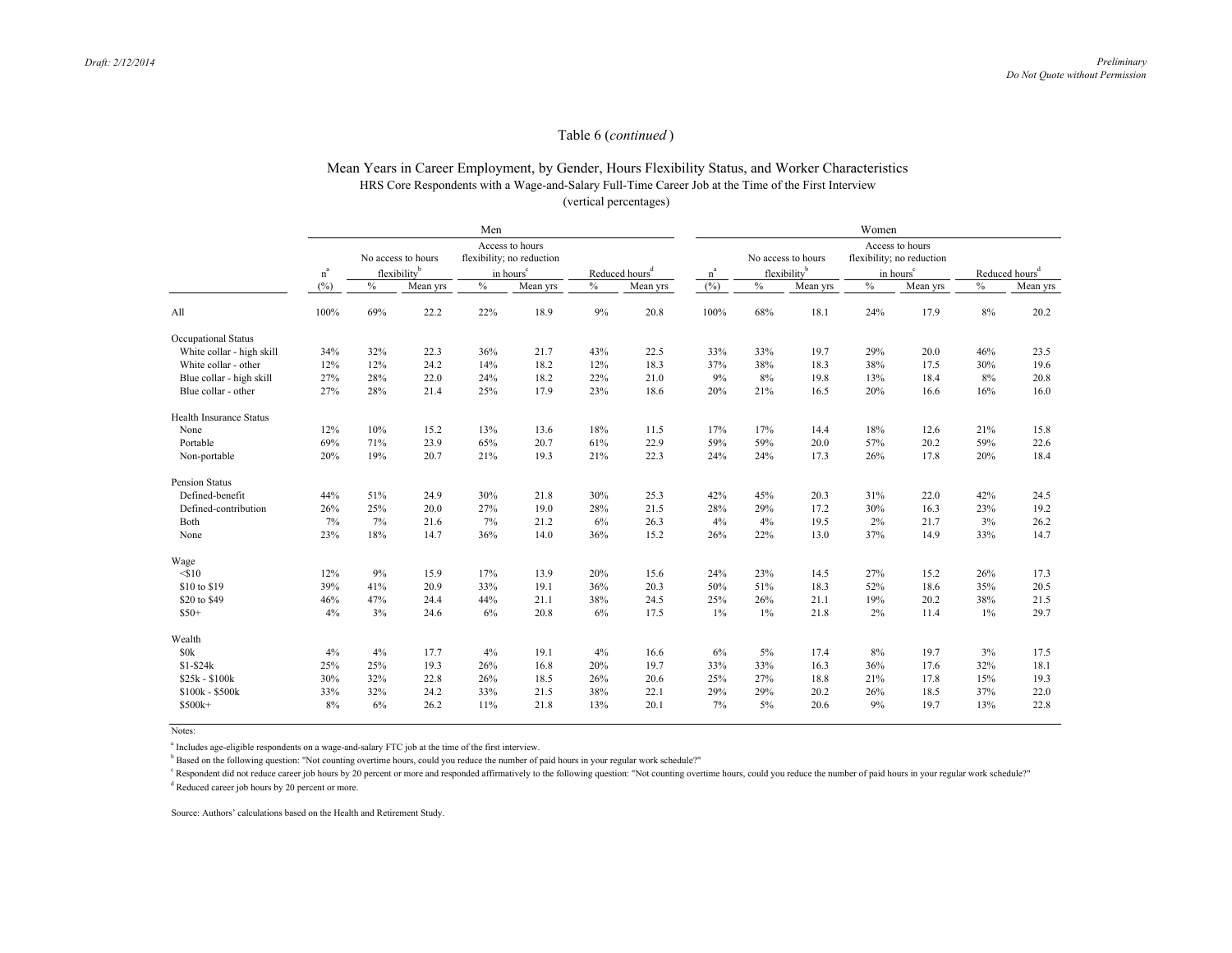## Mean Years in Bridge Employment, by Gender, Hours Flexibility Status, and Worker Characteristics HRS Core Respondents with a Wage-and-Salary Full-Time Career Job at the Time of the First Interview (vertical percentages)

|                       |                     |                                                               | Men                                          |                                           | Women               |                                                               |                                              |                                           |  |
|-----------------------|---------------------|---------------------------------------------------------------|----------------------------------------------|-------------------------------------------|---------------------|---------------------------------------------------------------|----------------------------------------------|-------------------------------------------|--|
|                       | $\rm n^a$<br>$(\%)$ | No access<br>to hours<br>flexibility <sup>b</sup><br>Mean yrs | Access;<br>not used <sup>c</sup><br>Mean yrs | Reduced<br>hours <sup>d</sup><br>Mean yrs | $\rm n^a$<br>$(\%)$ | No access<br>to hours<br>flexibility <sup>b</sup><br>Mean yrs | Access:<br>not used <sup>c</sup><br>Mean yrs | Reduced<br>hours <sup>d</sup><br>Mean yrs |  |
| All                   | 100%                | 1.6                                                           | 2.2                                          | 2.3                                       | 100%                | 2.3                                                           | 2.8                                          | 3.3                                       |  |
| Age at transition     |                     |                                                               |                                              |                                           |                     |                                                               |                                              |                                           |  |
| $\le$ =55             | 24%                 | 1.3                                                           | 2.0                                          | 3.0                                       | 27%                 | 2.4                                                           | 1.7                                          | 5.2                                       |  |
| 56-61                 | 46%                 | $2.0\,$                                                       | 2.5                                          | 1.9                                       | 48%                 | 2.7                                                           | 3.6                                          | 3.9                                       |  |
| $62 - 64$             | 18%                 | 1.1                                                           | 2.2                                          | 2.0                                       | 16%                 | 1.5                                                           | 3.2                                          | 1.4                                       |  |
| $65+$                 | 12%                 | 1.4                                                           | $1.5\,$                                      | 3.2                                       | $9\%$               | 1.5                                                           | 2.1                                          | 1.2                                       |  |
| Respondent's Health   |                     |                                                               |                                              |                                           |                     |                                                               |                                              |                                           |  |
| Excellent/very good   | 59%                 | 1.4                                                           | 2.0                                          | 2.2                                       | 59%                 | 2.3                                                           | 2.7                                          | 3.7                                       |  |
| Good                  | 30%                 | 2.0                                                           | 2.6                                          | 2.7                                       | 30%                 | 2.4                                                           | 3.1                                          | 2.7                                       |  |
| Fair/poor             | $11\%$              | 1.5                                                           | 2.3                                          | 1.5                                       | $11\%$              | 2.8                                                           | 2.6                                          | 2.7                                       |  |
| Education             |                     |                                                               |                                              |                                           |                     |                                                               |                                              |                                           |  |
| Less than high school | 21%                 | 1.8                                                           | 3.5                                          | $1.1\,$                                   | 19%                 | 2.8                                                           | $1.8\,$                                      | 2.7                                       |  |
| High school           | 54%                 | 1.3                                                           | 2.0                                          | 2.4                                       | 57%                 | 1.8                                                           | 3.2                                          | 3.6                                       |  |
| College               | 25%                 | 2.2                                                           | 1.5                                          | 3.0                                       | 24%                 | 3.1                                                           | 2.2                                          | 3.2                                       |  |
| Ethnicity             |                     |                                                               |                                              |                                           |                     |                                                               |                                              |                                           |  |
| White                 | 83%                 | 1.6                                                           | 2.1                                          | 2.4                                       | 74%                 | 2.3                                                           | 2.9                                          | 3.3                                       |  |
| <b>Black</b>          | 14%                 | 1.7                                                           | 2.5                                          | 1.1                                       | 22%                 | 2.6                                                           | 2.6                                          | 3.5                                       |  |
| Other                 | 4%                  | 1.4                                                           | 3.7                                          | -----                                     | 4%                  | 2.0                                                           | 2.4                                          | -----                                     |  |
| Married               |                     |                                                               |                                              |                                           |                     |                                                               |                                              |                                           |  |
| No                    | 17%                 | 2.4                                                           | 3.4                                          | 2.4                                       | 42%                 | 2.3                                                           | 2.7                                          | 2.5                                       |  |
| Yes                   | 83%                 | 1.4                                                           | 1.9                                          | 2.3                                       | 58%                 | 2.4                                                           | 2.9                                          | 3.8                                       |  |
| Dependent Child       |                     |                                                               |                                              |                                           |                     |                                                               |                                              |                                           |  |
| N <sub>0</sub>        | 83%                 | 1.7                                                           | 2.3                                          | 2.0                                       | 68%                 | 2.3                                                           | 3.3                                          | 2.9                                       |  |
| Yes                   | 17%                 | 1.4                                                           | 1.3                                          | 3.1                                       | 32%                 | 2.4                                                           | 2.0                                          | 4.2                                       |  |
| <b>Working Spouse</b> |                     |                                                               |                                              |                                           |                     |                                                               |                                              |                                           |  |
| No                    | 37%                 | 1.6                                                           | 2.2                                          | $1.8\,$                                   | 33%                 | $2.0\,$                                                       | 3.3                                          | 3.8                                       |  |
| Yes                   | 63%                 | 1.3                                                           | 1.8                                          | 2.6                                       | 67%                 | 2.7                                                           | 2.8                                          | 3.5                                       |  |

Notes:

<sup>a</sup> Includes age-eligible respondents on a wage-and-salary FTC job at the time of the first interview.

<sup>b</sup> Based on the following question: "Not counting overtime hours, could you reduce the number of paid hours in your regular work schedule?"

<sup>c</sup> Respondent did not reduce career job hours by 20 percent or more and responded affirmatively to the following question: "Not counting overtime hours, could you reduce the number of paid hours in your regular work schedule?"

<sup>d</sup> Reduced career job hours by 20 percent or more.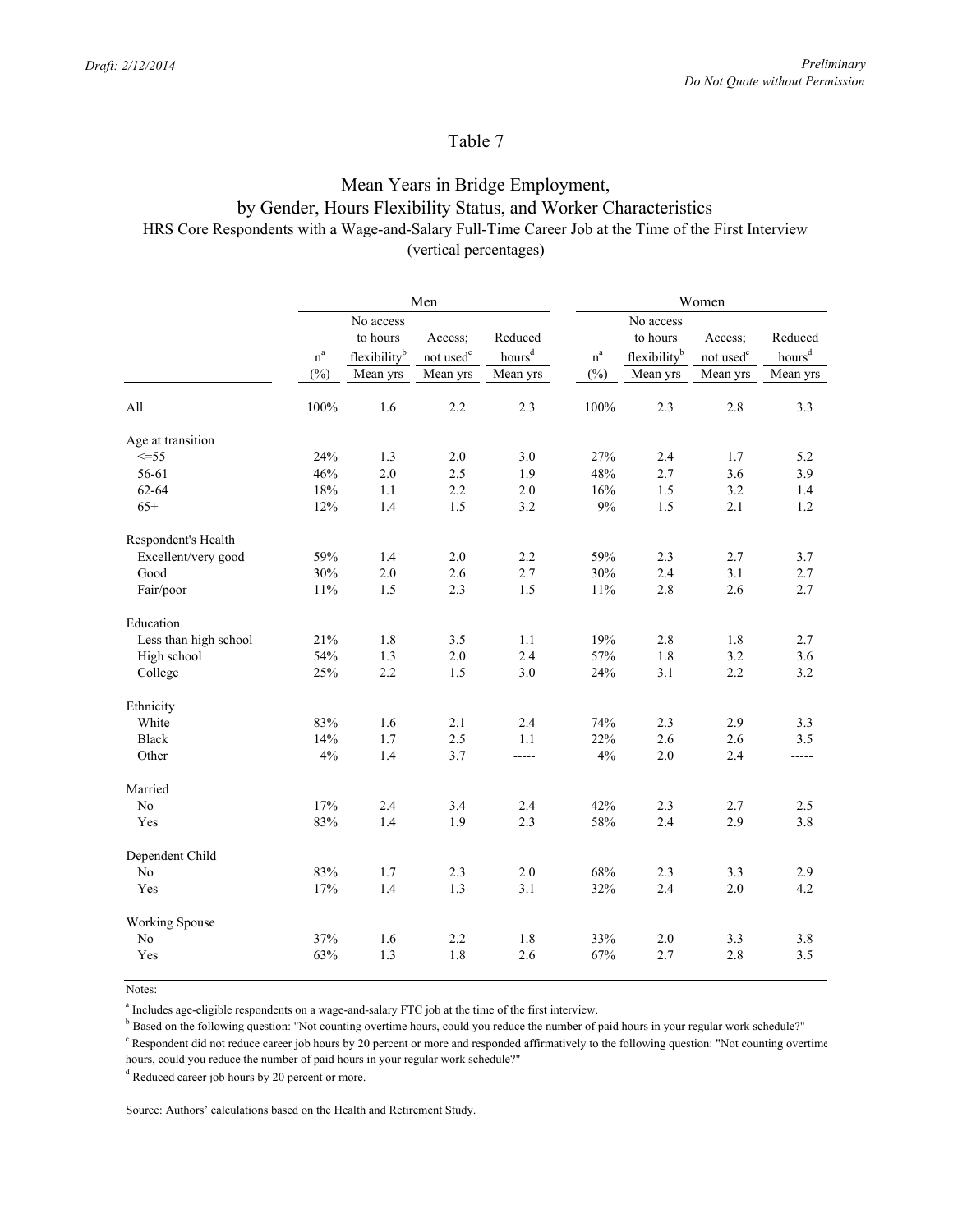## Table 7 (*continued* )

## Mean Years in Bridge Employment, by Gender, Hours Flexibility Status, and Worker Characteristics HRS Core Respondents with a Wage-and-Salary Full-Time Career Job at the Time of the First Interview (vertical percentages)

|                                |           |                          | Men                   |                    | Women     |                          |                       |                    |  |
|--------------------------------|-----------|--------------------------|-----------------------|--------------------|-----------|--------------------------|-----------------------|--------------------|--|
|                                |           | No access                |                       |                    |           | No access                |                       |                    |  |
|                                |           | to hours                 | Access;               | Reduced            |           | to hours                 | Access;               | Reduced            |  |
|                                | $\rm n^a$ | flexibility <sup>b</sup> | not used <sup>c</sup> | hours <sup>d</sup> | $\rm n^a$ | flexibility <sup>b</sup> | not used <sup>c</sup> | hours <sup>d</sup> |  |
|                                | $(\%)$    | Mean yrs                 | Mean yrs              | Mean yrs           | $(\%)$    | Mean yrs                 | Mean yrs              | Mean yrs           |  |
| All                            | 100%      | 1.6                      | 2.2                   | 2.3                | 100%      | 2.3                      | 2.8                   | 3.3                |  |
| Occupational Status            |           |                          |                       |                    |           |                          |                       |                    |  |
| White collar - high skill      | 38%       | 1.8                      | 1.4                   | 2.6                | 36%       | 3.0                      | 3.6                   | 3.6                |  |
| White collar - other           | 13%       | 1.0                      | 1.4                   | 3.5                | 36%       | 2.1                      | 2.4                   | 3.2                |  |
| Blue collar - high skill       | 25%       | 1.3                      | 2.4                   | 2.1                | 10%       | 1.4                      | 3.9                   | 5.6                |  |
| Blue collar - other            | 24%       | 1.6                      | 3.7                   | 2.1                | 19%       | 2.8                      | 2.6                   | 3.7                |  |
| <b>Health Insurance Status</b> |           |                          |                       |                    |           |                          |                       |                    |  |
| None                           | 16%       | 1.3                      | 2.2                   | 2.5                | 22%       | 2.2                      | 2.4                   | 4.9                |  |
| Portable                       | 63%       | 1.3                      | 1.5                   | 2.4                | 55%       | 2.1                      | 2.7                   | 3.0                |  |
| Non-portable                   | 20%       | 1.8                      | 3.0                   | 1.9                | 22%       | 2.5                      | 3.1                   | 2.5                |  |
| Pension Status                 |           |                          |                       |                    |           |                          |                       |                    |  |
| Defined-benefit                | 36%       | 1.4                      | 1.8                   | 1.6                | 32%       | 2.8                      | 1.9                   | 3.2                |  |
| Defined-contribution           | 29%       | 2.0                      | 1.8                   | 2.4                | 28%       | 2.3                      | 3.5                   | 3.0                |  |
| Both                           | 7%        | 1.3                      | 1.5                   | 1.6                | $4\%$     | 1.8                      | 0.7                   | 1.9                |  |
| None                           | 28%       | 1.6                      | 2.7                   | 2.6                | 36%       | 2.3                      | 3.0                   | 3.7                |  |
| Wage                           |           |                          |                       |                    |           |                          |                       |                    |  |
| $<$ \$10                       | 13%       | 2.2                      | 3.3                   | 2.1                | 26%       | 2.4                      | 2.5                   | 3.3                |  |
| \$10 to \$19                   | 38%       | 1.5                      | 2.7                   | 2.2                | 48%       | 2.0                      | 2.9                   | 3.0                |  |
| \$20 to \$49                   | 46%       | 1.6                      | 1.4                   | 2.3                | 24%       | 2.9                      | 3.2                   | 3.4                |  |
| $$50+$                         | 4%        | 1.8                      | 2.2                   | 3.5                | $1\%$     | 2.6                      | 0.9                   | 5.9                |  |
| Wealth                         |           |                          |                       |                    |           |                          |                       |                    |  |
| \$0k                           | 4%        | 2.4                      | 1.1                   | 1.8                | $6\%$     | 3.0                      | 2.1                   | 1.2                |  |
| $$1 - $24k$                    | 26%       | 1.4                      | 2.6                   | 1.6                | 35%       | 2.3                      | 1.9                   | 3.4                |  |
| $$25k - $100k$                 | 29%       | 1.4                      | 1.9                   | 2.0                | 24%       | 2.2                      | 3.1                   | 4.9                |  |
| \$100k - \$500k                | 33%       | 1.4                      | 2.0                   | 2.4                | 28%       | $2.0\,$                  | 4.1                   | 3.0                |  |
| \$500k+                        | 9%        | 1.2                      | 1.2                   | 2.4                | 7%        | 2.2                      | 2.2                   | 3.5                |  |

Notes:

<sup>a</sup> Includes age-eligible respondents on a wage-and-salary FTC job at the time of the first interview.

<sup>b</sup> Based on the following question: "Not counting overtime hours, could you reduce the number of paid hours in your regular work schedule?"

<sup>c</sup> Respondent did not reduce career job hours by 20 percent or more and responded affirmatively to the following question: "Not counting overtime hours, could you reduce the number of paid hours in your regular work schedule?"

<sup>d</sup> Reduced career job hours by 20 percent or more.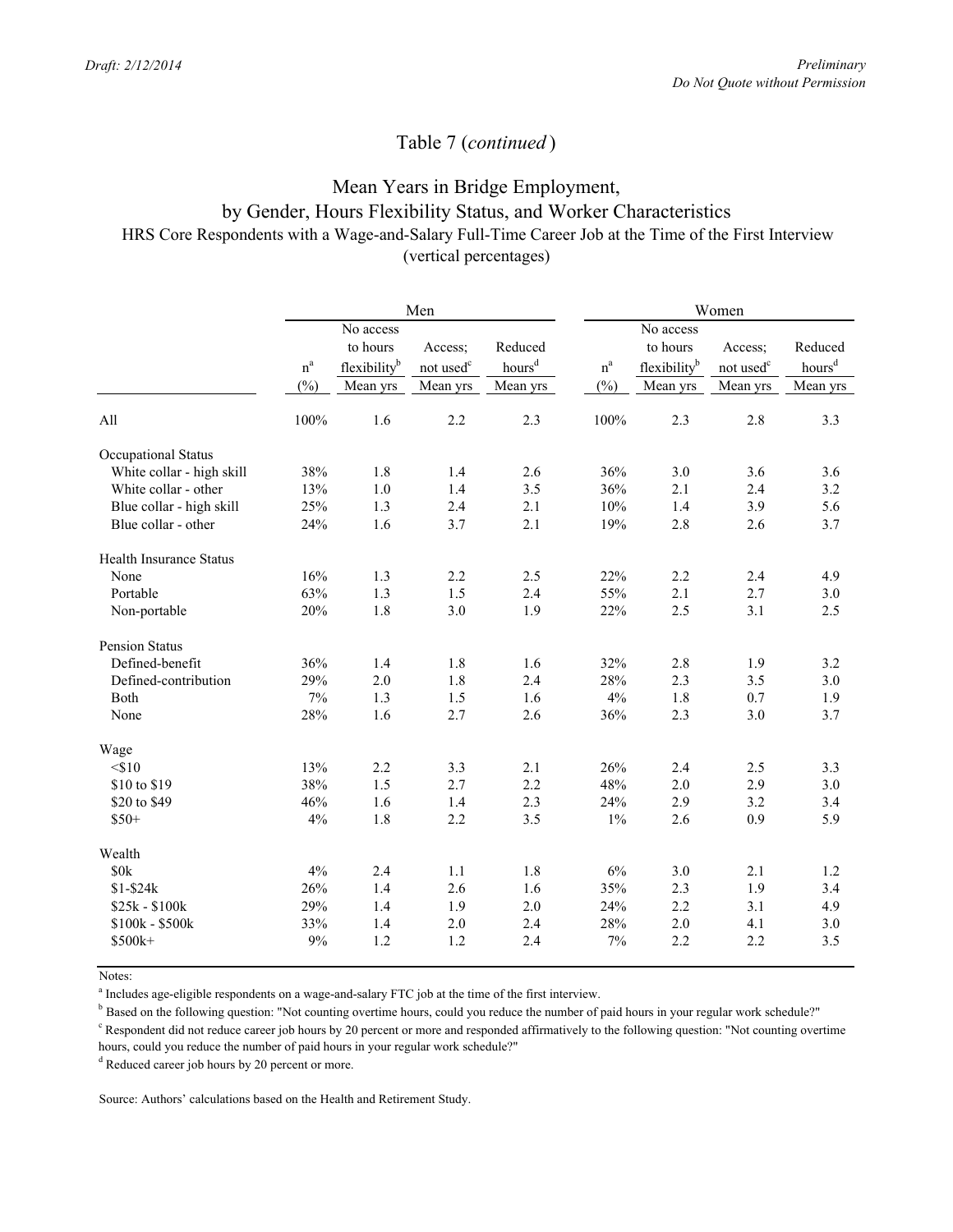#### Table 8a

## Multivariate Analysis of Years in Career and Bridge Employment Male HRS Core Respondents with a Wage-and-Salary Full-Time Career Job at the Time of the First Interview<sup>a</sup>

|                                        |               | Years in career employment |                  | Years in bridge employment | Years in career employment and<br>bridge employment |             |  |
|----------------------------------------|---------------|----------------------------|------------------|----------------------------|-----------------------------------------------------|-------------|--|
|                                        | coef          | p-value                    | coef             | p-value                    | coef                                                | p-value     |  |
| Hours flexibility                      |               |                            |                  |                            |                                                     |             |  |
|                                        |               |                            |                  |                            |                                                     |             |  |
| No availability <sup>b</sup>           | ------        | ---------                  | ------           | ---------                  | ------                                              | ---------   |  |
| Availability but not used <sup>6</sup> | $-1.3$        | $0.030**$                  | 0.5              | $0.045$ **                 | $-1.0$                                              | $0.084*$    |  |
| Available and used <sup>d</sup>        | $-0.8$        | 0.372                      | 0.6              | $0.100*$                   | $-0.5$                                              | 0.570       |  |
| Age                                    |               |                            |                  |                            |                                                     |             |  |
| $\leq$ =55                             | ------        |                            | ------           | ---------                  | ------                                              |             |  |
| 56-61                                  | 4.2           | $0.000$ ***                | 0.4              | $0.081*$                   | 4.2                                                 | $0.000$ *** |  |
| $62 - 64$                              | 7.3           | $0.000$ ***                | 0.0              | 0.891                      | 7.1                                                 | $0.000$ *** |  |
| $65+$                                  | 8.0           | $0.000$ ***                | 0.0              | 0.951                      | 7.7                                                 | $0.000$ *** |  |
| Respondent's Health                    |               |                            |                  |                            |                                                     |             |  |
| Excellent/very good                    | $-0.5$        | 0.321                      | $-0.6$           | $0.009$ ***                | $-0.6$                                              | 0.274       |  |
| Good                                   | ------        | ---------                  | ------           | ---------                  | ------                                              | ---------   |  |
| Fair/poor                              | $-0.6$        | 0.391                      | $-0.4$           | 0.133                      | $-1.0$                                              | 0.147       |  |
| Education                              |               |                            |                  |                            |                                                     |             |  |
| Less than high school                  | 1.9           | $0.002$ ***                | 0.1              | 0.705                      | 1.9                                                 | $0.002$ *** |  |
| High school                            | ------        | ----------                 | ------           | ---------                  | ------                                              | ---------   |  |
| College                                | $-2.7$        | $0.000$ ***                | 0.8              | $0.001$ ***                | $-2.3$                                              | $0.000$ *** |  |
| <b>Occupational Status</b>             |               |                            |                  |                            |                                                     |             |  |
| White collar - high skill              | -----         |                            | -----            |                            | ------                                              |             |  |
| White collar - other                   | 0.8           | 0.380                      | $-0.4$           | 0.174                      | 0.6                                                 | 0.462       |  |
| Blue collar - high skill               | $-0.4$        | 0.651                      | 0.0              | 0.963                      | $-0.5$                                              | 0.561       |  |
| Blue collar - other                    | $-1.1$        | 0.187                      | 0.5              | 0.168                      | $-1.0$                                              | 0.220       |  |
| <b>Health Insurance Status</b>         |               |                            |                  |                            |                                                     |             |  |
| None                                   | $-2.2$        | $0.015$ **                 | $-0.4$           | 0.219                      | $-2.2$                                              | $0.013$ **  |  |
| Portable                               | 1.2           | $0.047$ **                 | $-0.4$           | 0.114                      | 1.0                                                 | 0.105       |  |
| Non-portable                           | ------        | ---------                  | ------           | ---------                  | ------                                              | ---------   |  |
| Pension Status                         |               |                            |                  |                            |                                                     |             |  |
| Defined-benefit                        | 7.4           | $0.000$ ***                | $-0.3$           | 0.226                      | 7.0                                                 | $0.000$ *** |  |
| Defined-contribution                   | 2.8           | $0.000$ ***                | 0.0              | 0.881                      | 2.7                                                 | $0.000$ *** |  |
| Both<br>None                           | 4.8           | $0.000$ ***                | $-0.6$<br>------ | $0.058*$                   | 4.4<br>------                                       | $0.000$ *** |  |
|                                        |               |                            |                  |                            |                                                     |             |  |
| Wage<br>$<$ \$10                       | $-2.4$        | $0.003$ ***                | 0.3              | 0.431                      | $-2.2$                                              | $0.007$ *** |  |
|                                        |               |                            | ------           | ---------                  | ------                                              |             |  |
| \$10 to \$19<br>\$20 to \$49           | ------<br>2.8 | $0.000$ ***                | $-0.3$           | 0.219                      | 2.8                                                 | $0.000$ *** |  |
| $$50+$                                 | 2.0           | 0.151                      | 0.0              | 0.931                      | 2.0                                                 | 0.147       |  |
|                                        |               |                            |                  |                            |                                                     |             |  |
| Wealth                                 |               |                            |                  |                            |                                                     |             |  |
| \$0 <sub>k</sub>                       |               |                            |                  |                            | ------                                              |             |  |
| $$1 - $24k$                            | $-1.0$        | 0.407                      | 0.8              | 0.229                      | $-0.9$                                              | 0.477       |  |
| $$25k - $100k$                         | $-1.1$        | 0.124                      | 0.0              | 0.914                      | $-1.0$                                              | 0.138       |  |
| \$100k - \$500k                        | 1.1<br>2.1    | $0.084*$                   | 0.0              | 0.930                      | 1.1                                                 | $0.081*$    |  |
| \$500k+                                |               | $0.042$ **                 | $-0.4$           | 0.181                      | 1.9                                                 | $0.063*$    |  |

Notes:

<sup>a</sup> Includes age-eligible respondents on a wage-and-salary FTC job at the time of the first interview.

<sup>b</sup> Based on the following question: "Not counting overtime hours, could you reduce the number of paid hours in your regular work schedule?"

<sup>c</sup> Respondent did not reduce career job hours by 20 percent or more and responded affirmatively to the following question: "Not counting overtime hours, could you reduce the

number of paid hours in your regular work schedule?"

<sup>d</sup> Reduced career job hours by 20 percent or more.